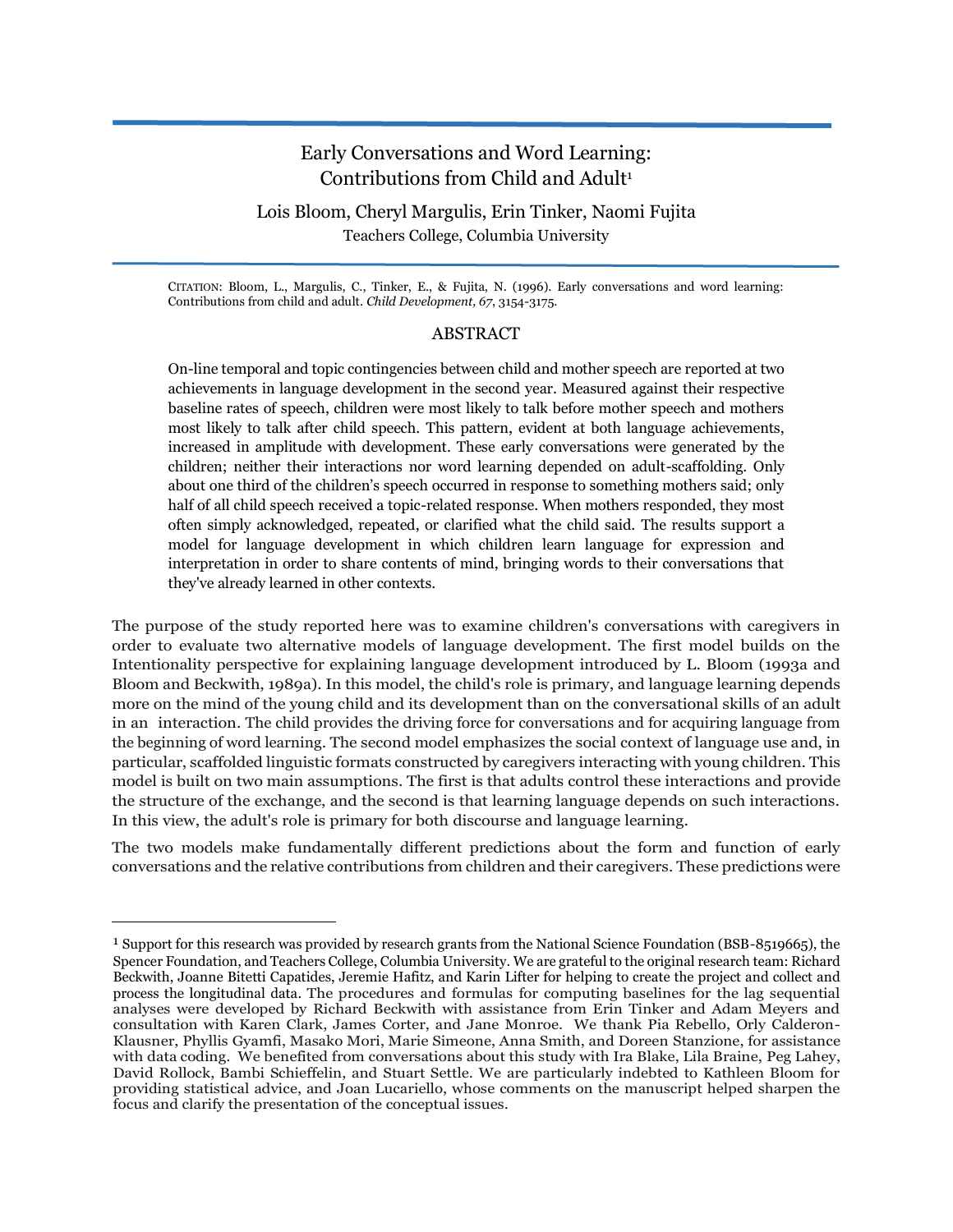tested in this study by examining conversations between mothers and their 1-year-old children in the single-word period of language development.

The scaffolding model was presented most cogently by Bruner (1983a,b) in his description of the social discourse that mothers construct in providing young children with a "language acquisition support system." In accounts of scaffolding, a child's contributions to interactions and to learning are secondary to the "very considerable role" given to the adult (Bruner, 1983b, p. 40). The essentials of the model have been endorsed most notably by Dore (1983), Snow (1977), and Tomasello (1992), among others, who have offered supporting evidence in the same period of early word learning as the study presented here (see Moerk, 1989, for a general review). The evidence for scaffolding has come primarily from studies of interactions in particular situational formats like picture book reading (e.g., Kaye & Charney, 1980; Ninio & Bruner, 1978, Snow & Goldfield, 1983), other routines and games such as "peek-a-boo" (e.g., Ratner & Bruner, 1978), and scripted play such as a tea party (Kaye & Charney, 1980). The classic example is the book-reading format from Ninio & Bruner (1978, pp. 6-7):

Mother: Look! (attentional vocative) Child: (Touches picture) M: What are those? (query) C: (Vocalizes and smiles) M: Yes, they are rabbits. (feedback and label) C: (Vocalizes, smiles and looks up at mother) M: (Laughs) Yes, rabbit. (feedback and label) C: (Vocalizes, smiles) M: Yes (Laughs) (feedback)

The function of the mother's contributions to their interactions is to "impose roles, turn taking, joint attention, and a sequential structure" on the interaction. She fits her input to the child's emerging abilities "as fast as the child can manage 'uptake' of her conventions. . . [and] then moves on and embeds these newly established skills into still newer routines, raising the ante when she judges the child to be ready" (Bruner, 1983a, pp. 78, 85). .

The original theoretical model for scaffolding had its roots in Vygotsky (1962) who stressed the importance of what a child first does only with guidance from other persons. This was taken up by Ninio and Bruner (1978) for the case of word learning in language development and by Bruner and others for tutoring and learning more generally. For example, "scaffolding consists essentially of the adult 'controlling' those elements of the task that are initially beyond the learner's capacity, thus permitting him to concentrate upon and complete only those elements that are within his range of competence" (Wood, Bruner, & Ross, 1976, p. 90). A subsequent source of support for scaffolding came from Vygotsky's extension of his original theory to learning in the "zone of proximal development" (ZPD)−the distance between a child's actual developmental level and the level of potential development possible "under adult guidance or in collaboration with more capable peers" (Vygotsky, 1978, p. 86).

The scaffolding/ZPD account of language learning has been challenged in several ways. First, such contextspecific learning is culturally determined and may well be culture-specific (Ochs & Schieffelin, 1984). Mothers and children in different cultures and even within the same culture differ in the extent to which they participate in highly structured and conventional routines, games, and joint picture book reading (Camaioni, 1986; Goddard, Durkin, & Rutter, 1985; Snow & Goldfield, 1983). In fact, we might question just how much of the learning environment for any child is, indeed, the benevolent context portrayed in psychological studies (Goodnow, 1990), and in accounts of scaffolded conversation.

The asymmetry inherent in scaffolding/ZPD accounts was challenged by Rogoff and others in an effort to "focus on the role of children as active participants in their own development. . . [stressing] the complementary roles of children and caregivers in fostering children's development" (Rogoff, 1990, p. 16). Although acknowledging children's active participation, however, the child was still seen as "guided" in "the sense of direction of the shared endeavor. . . [by] their more mature partners [who] can often more easily find effective ways to achieve shared thinking that stretch the less skilled partner's understanding" (Rogoff, 1993, pp. 134-135). Moreover, while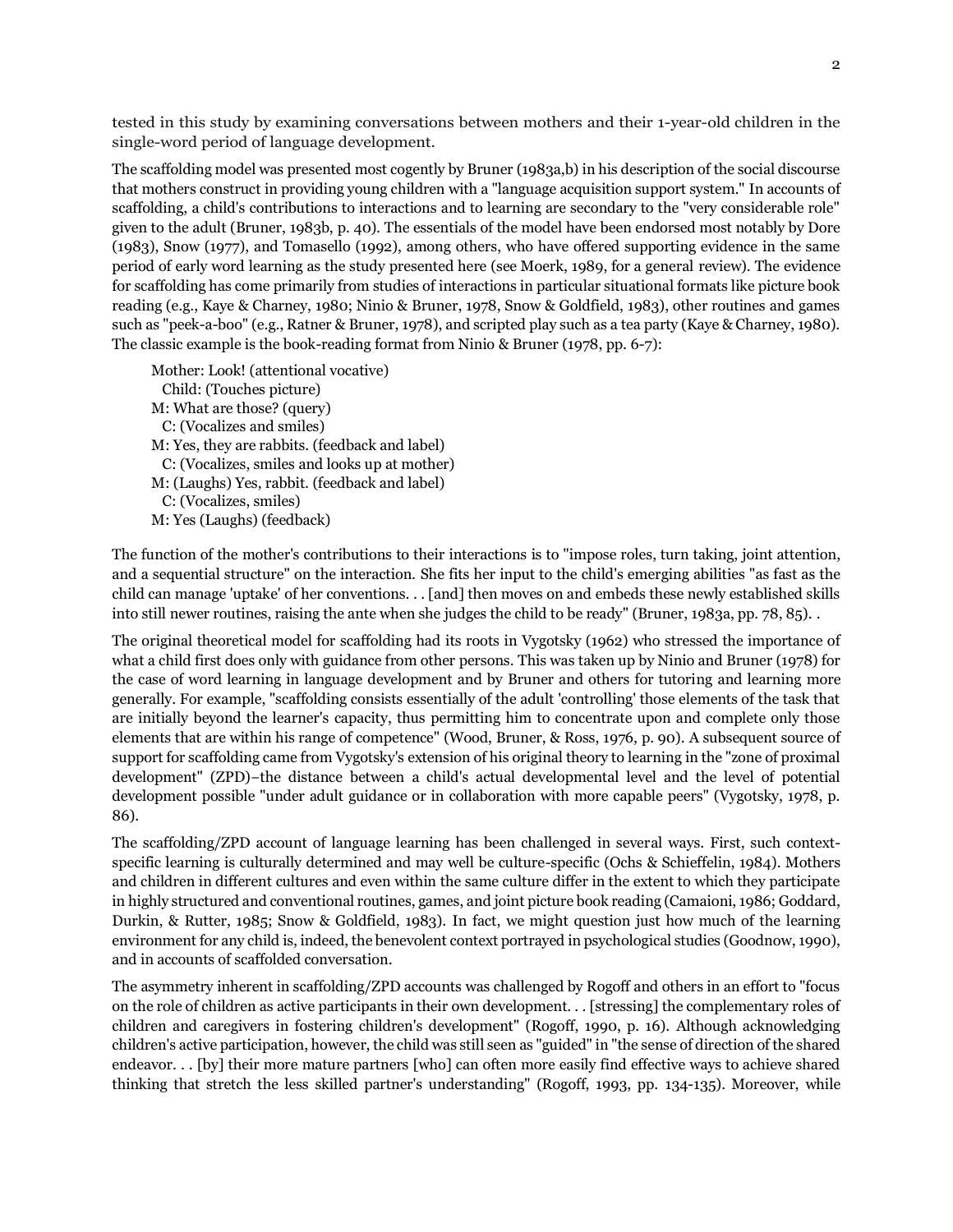considering the agency of the child in participating in an activity, the child was still not seen as an "intentional agent," one who can also reflect on and interpret the activity (Lucariello, 1995).

Language learning occurs when children already know something about the events that inform their activities (Bloom, 1970, 1973). The considerable knowledge about objects, events, and relations in the world that young children bring to their experiences with language provided another challenge to scaffolding/ZPD accounts. The effects of scaffolding interact with, if not actually depend upon what children and their mothers already know about events and other prior knowledge (Lucariello, 1987; Lucariello & Nelson, 1987).

The main purpose of the study reported here was to show how a model of Intentionality for explaining children's language acquisition provides a better account of children's interactions with caregivers than does the scaffolding model. Intentional states are mental states, representations in consciousness under psychological attitudes of belief, desire, and feeling, and they need to be expressed, made manifest, so other persons can know them (e.g., Danto, 1973, 1983; Searle, 1983; Taylor, 1979, 1985). The Intentionality of a young language-learning child is in the mental representations in consciousness that underlie all the child's actions, including acts of expression and interpretation. These representations determine what children bring to their interactions with other persons and what they learn about language in many different contexts.

Both cognitive and social developments are essential to the Intentionality model of language development (Bloom, 1993a). Cognitive developments are required for constructing the mental representations in consciousness that language can express and that result from interpreting the expressions of others. Social developments are required because the motivation for learning a language in the first place comes from the child's need to share such mental contents for sustaining intersubjectivity with others and establishing the self in a social world.

Three key principles of the Intentionality model for language learning are the principles of relevance, discrepancy, and elaboration−generalizations concerning the contents of mind in relation to the child's context. The principle of relevance narrows the range of possible meanings a word can have: A child will learn words when the target of a word is already part of what the child has in mind. The principle of discrepancy presses the child for expression and interpretation: Developments in the ability to recall past events and anticipate new events create contents of mind that cannot be known from shared perceptions and assumptions and must be expressed or interpreted from the expressions of others. The principle of elaboration presses the child to learn increasingly more of the language: Language must keep up with increasing knowledge about the world as intentional states for expression and interpretation become more elaborated, having more elements with different roles and different relations between roles (Bloom, 1973, 1993a).

From this theoretical perspective, it is a child's inner resources that determine both language learning in general and the process of discourse rather than the external "scaffolding" or "guidance" provided by the more competent partner in an exchange. The child's goal in a conversational exchange is expression and interpretation, to share mental meanings; the partner's goal in the exchange is more to assure the sharing of meaning than to "teach" the child words and more complex syntax. The purpose of this study was to test the fundamentally different predictions which follow from Intentionality and scaffolding models for language development with a finegrained analysis of the behaviors of children and mothers in conversational interactions. Both on-line behaviors in immediate time and developmental changes across time were studied in the period of early word learning in the second year of life.

In a scaffolding model, early word learning occurs in communicative exchanges and depends on an adult or more competent partner to format and frame the interaction, to begin with, and to provide further language models in succeeding turns. For example, Kaye & Charney (1980) described how mothers of two-year-olds typically built on what a child did or said when responding to the child and attempted to elicit something more on the same topic (what they called "turnarounds"). Half or more of mothers' turns were turnarounds, whereas considerably fewer of their children's turns consisted of such exchanges; they concluded, therefore, that "the dialogue is largely due to the mother" (Kaye & Charney, p. 220). Thus, we would expect mothers to (1) initiate exchanges to set up the interaction, (2) use more questions than statements when responding in order to "raise the ante" and get the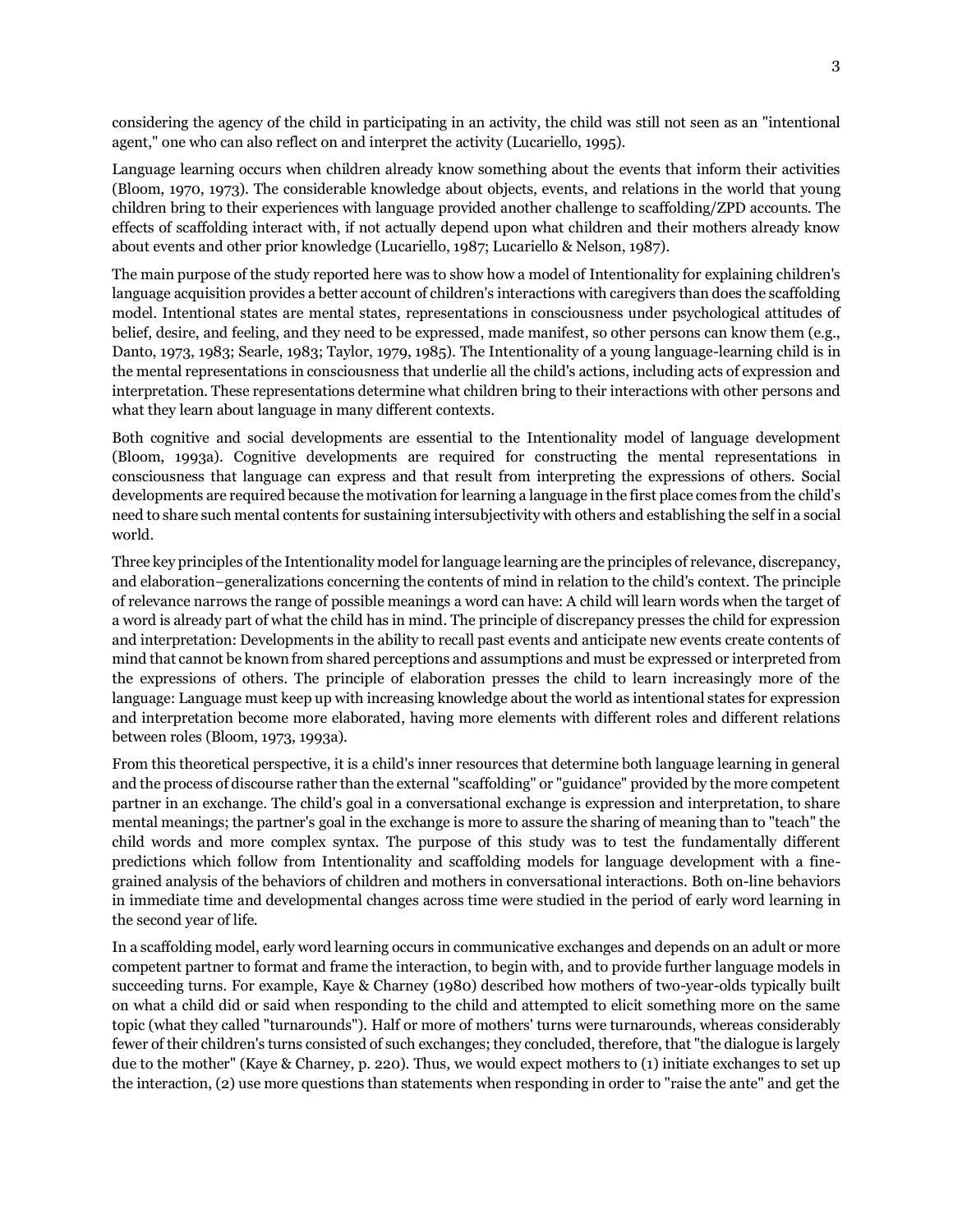child to take another turn, and (3) elaborate on a topic to provide further language models (such as the "extended replies" described by Howe, 1981) rather than simply repeat what the child said.

The Intentionality model leads to a different set of expectations for children's early conversations as potential contexts for word learning. First, if expression of Intentionality is primary, we would expect children to initiate most of their conversational exchanges using words they already know, and their mothers to respond more often to a child's opening turn than to take the first turn. Other research has already shown that mothers are more likely to respond than to initiate conversations (in Harris, 1992, with infants 16 months old and younger, and Howe, 1981, with 20- to 25-month-olds). However, the finding has been attributed to mothers being better at responding than their children are, which discounts the child's part in originating the conversation. Second, when responding in a conversation, we would expect mothers to be more likely to acknowledge what the child had said, to provide assurance that a message was shared, than to press the child to say more or provide more explicit language input for learning. And third, when initiating conversational exchanges, we would expect mothers to make as many or more statements for sharing their own contents of mind than to ask questions in order to begin a format for scaffolding the exchange.

The expectations from the Intentionality model about the form of early conversations would also cast doubt on whether scaffolding is necessary for learning conversational structure. In the pattern of child as initiator/mother as responder, a mother's prompt responding to what her child says maximizes its relevance to what the child has just said and presumably has in mind. Indeed, this pattern is already established with 3- and 4-month-old infants in middle class, white, western societies and their mothers, who take turns while vocalizing and gazing in their prelinguistic interactions (e.g., K. Bloom, 1990; Bruner, 1977; Kaye, 1977, 1979; Newson, 1978; Schaffer, Collis, & Parsons, 1977; Stern, Jaffe, Beebe, & Bennett, 1975; Trevarthen, 1977).

The basic synchrony in the patterns of infant and parent vocalizing has been described as "proto-conversation" (Bateson, 1975) and shown to be a statistical analog of the rhythms of adult conversation (Beebe & Jaffe, 1992; Jaffe, Stern, and Peery, 1973). Most adult responding to prelinguistic vocalizing happens within 1 second after an infant vocalizes (Beebe, Jaffe, Feldstein, Mays, & Alson, 1985; Roth, 1987; Schaffer et al., 1977). In fact, hearing an adult say something immediately after they have vocalized contributes to the syllabic, conversational quality of 3-month-old infants' vocalizations (K. Bloom, 1977, 1990; K. Bloom, Russell, & Wassenberg, 1987). Thus, the contingency of the adult's behavior in responding assures conversational turn-taking, but it is the baby's initiating behavior that guides the interaction. Long before language, then, infants show us they can already participate in organized exchanges without words, and the Intentionality model provides a theoretical explanation for these patterned exchanges.

Scaffolding would seem to be necessary for learning to participate in conversations only if the earlier developments of infancy are discontinuous with developments in the second year when words begin to appear. The period of early word learning intervenes developmentally between prelinguistic turn-taking without words in the first year and later discourse contingency with sentences that develops in the third year as children acquire a grammar (Bloom, Rocissano, & Hood, 1976; Shatz, 1983). This intervening period provides an opportunity to examine continuity with later developments in conversation as well as the earlier developments of infancy. The period begins with first words, at around the first birthday, and continues until the acquisition of a vocabulary of some time toward the end of the second year.

### METHODS

This research was part of a larger study of language acquisition in which a group of 12 children was studied longitudinally from 9 months to 2 years of age, and two achievements in vocabulary acquisition were identified, one at the beginning and another at the end, of the single-word period. These two achievements−first words and a vocabulary spurt−were used as reference points for equating the children on the basis of their language rather than age, in order to determine relations between language acquisition and other aspects of their development (Bloom, 1993a). The focus in the present study was on features of temporal and topic contingency in the conversations between the children and their mothers in the same period.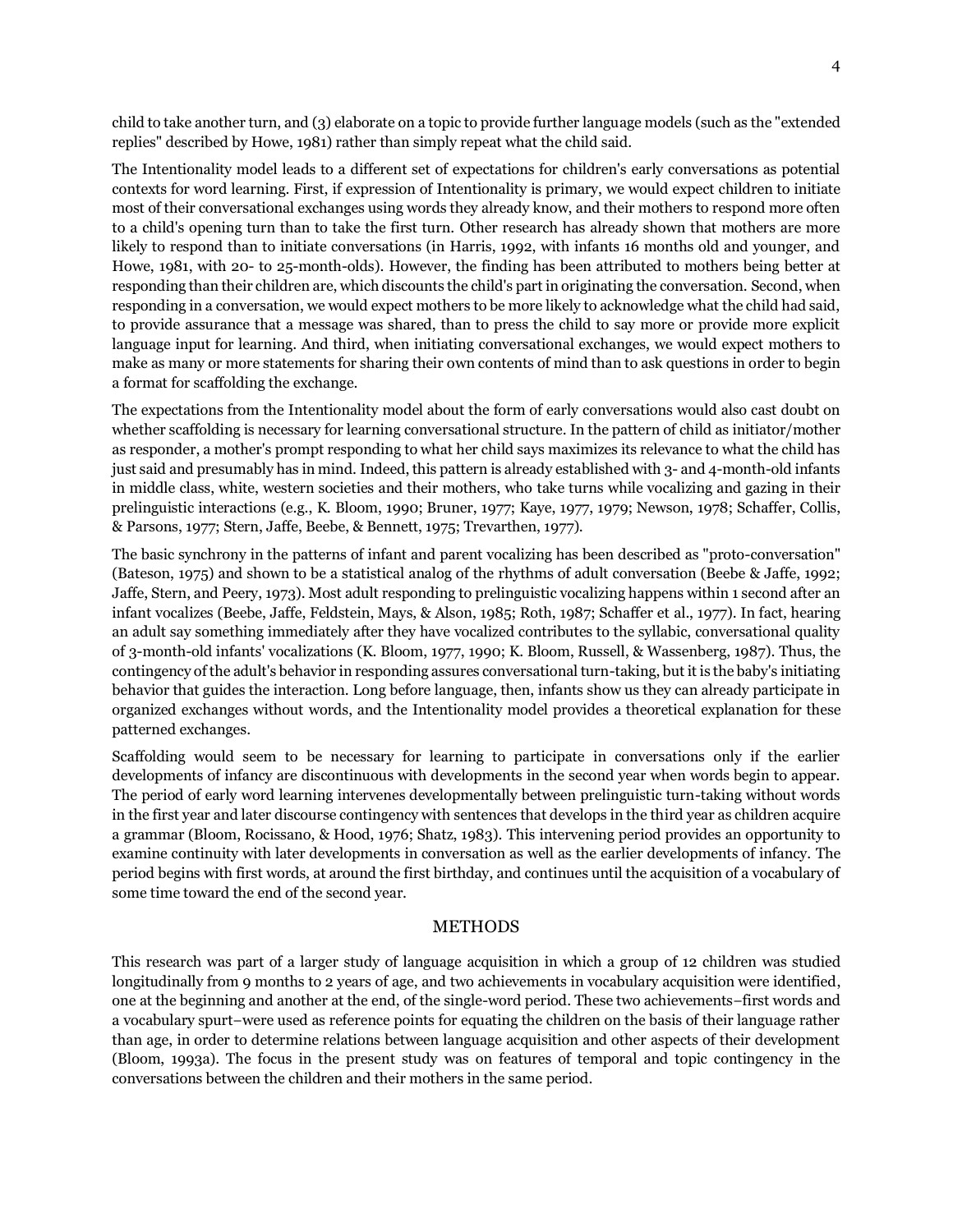# *The Children*

The children were 6 girls and 6 boys, all first-born, whose mothers were their primary caregivers throughout the period of study. The children and their mothers came from families who lived in the New York metropolitan area and differed in ethnic, racial, economic, and religious backgrounds. Eight children were Euro-American; 2 were African-American; 1 was mixed African-American and Puerto Rican Hispanic; and 1 was mixed Dominican Hispanic, Euro-American, and Native American. These last 4 children were also from the poorest families in our sample (with incomes less than \$10,000 in 1982), reflecting the fact that ethnicity and poverty are often coextensive in urban communities like New York. Except for non-English kin terms, for example, Hebrew "Aba" and "Ema" and occasional words like "agua" and "mira!," American English and the African English vernacular were spoken in their homes. The children were seen every month, beginning at 9 months of age and continuing until they were saying simple sentences with mean length of utterance greater than 1.5 words (mean age = 23 months 7 days). (See Bloom, 1993a, for further description of the children and procedures.)

#### *Data Collection and Processing*

The monthly observation sessions were video-recorded in a playroom at Teachers College, Columbia University, and these sessions provided the primary data we used for our studies. In addition, the mothers kept diaries of the words their children said and understood at home, and we visited the children and video-recorded their interactions at home every month until they were 15 months old and every 3 months thereafter. The home visits gave confidence that the interactions we observed in the playroom were consistent with how the mothers and infants interacted in their homes. The same pair of research assistants was responsible for collecting the data in the playroom and in the home visits; they were also in touch by telephone with the mothers in the weeks between sessions to encourage their diary-keeping; research assistants and subjects were matched for race.

The mothers were asked to interact with their infants in the playroom as they ordinarily would at home. The room was equipped with a child-size table and 2 chairs, a 3-foot plastic slide with a crawl space, and a changing table. A group of toys was on the floor when the infant and mother came into the playroom, and other groups of toys were brought in every 8 minutes according to a schedule. A snack instead of a new group of toys was provided after the first half-hour. The same toys with the intervening snack were presented every month, on the same schedule, to all the children. This consistency in the situation in which we observed them meant that change in the interactions between mother and child over time could be attributed to development and learning, and differences between the mother-child pairs could be attributed to inherent differences among them rather than to the context of their interactions.

Data were video recorded using a Sony SLO-383 half-inch stereo Betamax interfaced with a FOR-A 3500 SMPTE time code generator. The computer-readable time code was a discrete audio signal recorded every 1/30th second on the tape to mark 30 frames per second of interaction. At the time of data processing, the video deck was interfaced with an Apple II plus microprocessor via a time code reader for coding and transcription (See Beckwith, Bloom, Albury, Raqib, & Booth, 1985; Bloom, 1993b). Every transcription and coding decision was associated with times of the behavior onset and offset. The time code associated with the separate behaviors made it possible for the computer to subsequently integrate them, for example, the child and adult speech, to restore their original temporal sequence. The database that now exists, as a result of several studies of these children's development, is richly contextualized, with integrated records of, among other things, children's speech, affect expression, and object play in relation to mothers' speech, behaviors around the children's emotional expressions, and description of the situations that accompanied mothers' sentences (see, for example, Beckwith, 1988; Bloom & Beckwith, 1989b; Bloom & Capatides, 1987; Capatides, 1990; Lifter & Bloom, 1989).

#### *Equating the Children for Language Development*

Because of well-known differences in age of onset and rate of language acquisition, two achievements in word learning were identified to equate the children for onset and level of language development: first words (FW) and a vocabulary spurt (VS). FW was the first occurrence of at least one phonetically consistent, meaningful, conventional word used at least 2 different times in a playroom session. The acquisition of new words was tracked from month to month in the playroom, and a vocabulary spurt was identified when the number of new words in a session showed an increase equivalent to at least 3 new words per week, or 12 new words over the preceding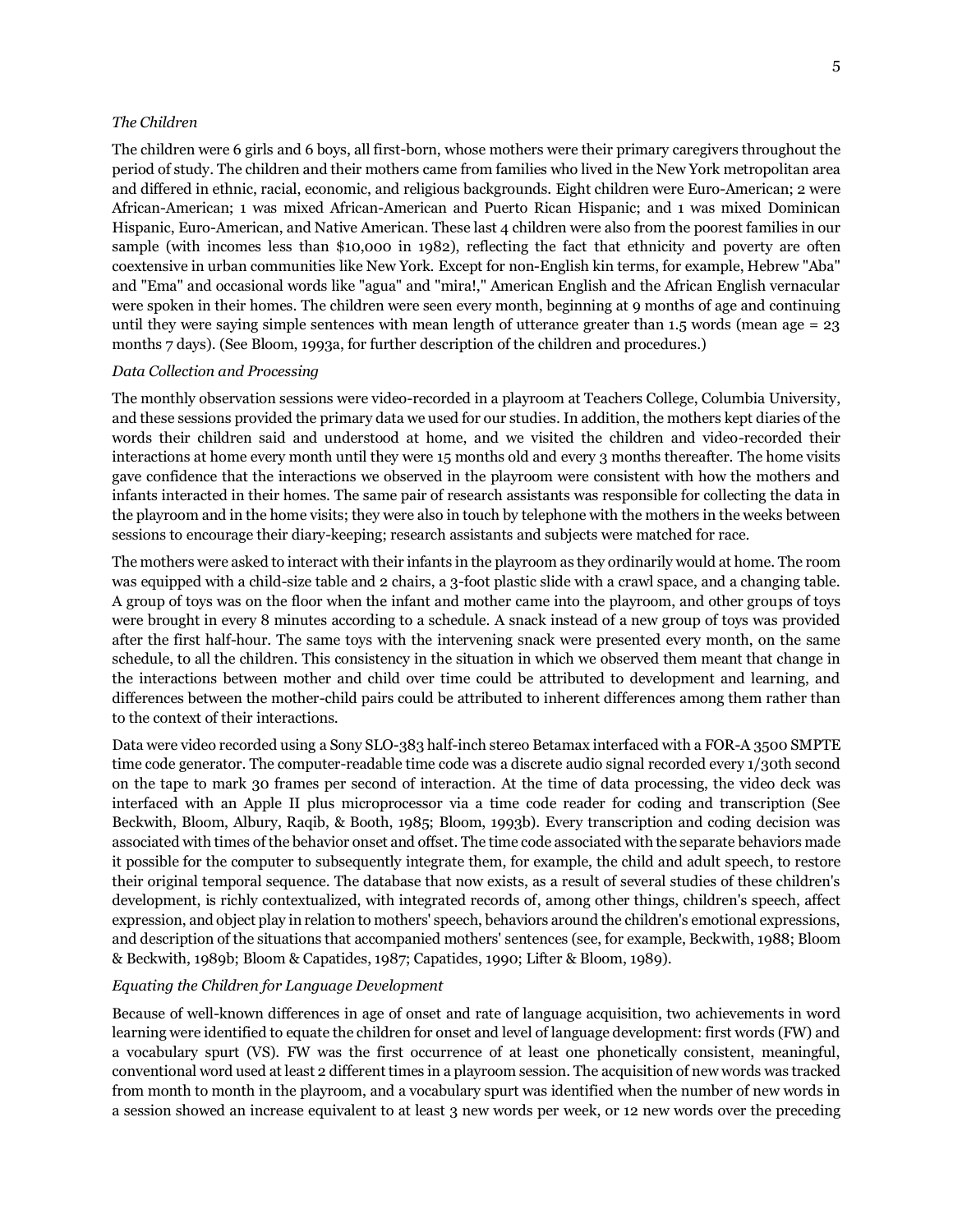month, after the child had already learned at least 20 different words. All the children showed a vocabulary spurt given these criteria.<sup>2</sup>

Mean ages for the children at FW and VS, respectively, were 13 months 18 days (range = 10 months 5 days to 17 months), and 19 months 18 days (range = 13 months 2 days to 25 months 5 days). The mean number of word types in the children's playroom vocabularies was 4.43 at FW (range = 2 - 12) and 50.8 at VS (range = 34 - 75). We were confident we had captured the rate of vocabulary growth through our monthly sampling because the children's mean ages at 10 words and then at 50 words in the playroom were, respectively, 15 mos, 14 days and 19 mos, 24 days--virtually the same ages reported in other studies based on mothers' diary data (e.g., Menyuk, Liebergott, Schultz, Chesnick, & Ferrier, 1991; Nelson, 1973). The VS reference point we identified for achievement in word learning happened to coincide with the children's achievement of a commonly used landmark in the literature: All the children reached a 50-word vocabulary within 1 month of the month in which they met the criteria for a vocabulary spurt (either in the same month or 1 month before or after).

This study departed from many previous studies of mother and child conversations in that only intelligible speech was counted as turns. Nonlinguistic behaviors like other vocalizations, gestures, actions, and emotional expressions were not counted as turns by themselves. Other studies of communicative interactions in the same age range have typically treated actions and other non-word responses as turns in order to maintain consistency with studies of interaction in infancy before speech begins (e.g., Chapman, Miller, MacKenzie, & Bedrosian, 1981; Foster, 1986; Harris, 1992; Kaye & Charney, 1980; Snow, 1977). Such nonlinguistic behavior certainly contributes to social interaction in important ways. However, the focus of this study was on developments in conversation, and definitions of conversation specifically require "naturally occurring spoken language" (Crystal, 1987, p. 116).

# *Contingency Analyses*

 $\overline{a}$ 

The data were analyzed to determine the on-line patterns of temporal contingency between child and mother speaking, the extent and kind of topic sharing between their adjacent messages, and developments in temporal and topic contingency from FW to VS.

*Temporal Contingency*. We looked first at the temporal contingencies (i.e., sequencing in real time) between child and mother speech in the first half-hour of the FW and VS observation sessions, using a form of lag sequential analysis (Bakeman, 1978; Sackett, 1974, 1979). In the first analysis, child speech was the target event and the incidence of mother speech around the target was determined in the following way. The computer located each instance of child speech and then scanned 15 seconds before its onset time, the time interval of child speech between onset and offset, and 15 seconds after offset of child speech to determine if mother speech occurred at the same time the child was speaking or in any of the 15 1-s intervals before and after. The incidence of a mother's speech was then computed as a percentage of the number of child-speech targets for which her speech occurred in any of the 1-s intervals before and after.

The incidence of mother speech during the target interval itself was treated differently because the duration of the child's speech, from onset to offset times, could have been longer or shorter than the preceding and following 1-s intervals. The likelihood that mother speech would occur during child speech was, therefore, confounded by the duration of the child speech: Mother speech would be more likely to occur during child speech lasting more than 1 second than in any of the lags preceding or following just because the child speech happened to be longer than 1 sec. Conversely, the mother's speech would be less likely to occur during child speech lasting less than 1 second than in the other lag intervals before and after. The program corrected for this confound by computing the actual percentage of target frames in which mother and child speech occurred simultaneously.

<sup>2</sup> The criteria for VS were not arbitrary; they were the parameters that characterized a change in the slope of the vocabulary growth curves of the 3 children who had provided the pilot data for the larger study (in Lifter, 1982). Mother reports based on diaries or checklists do not always reveal a marked change in slope for rate of word learning (e.g., Goldfield & Reznick, 1990; but see Mervis & Bertrand, 1995, for a dissenting account). The children in this study varied both in vocabulary size at VS and the slope of the growth curve between FW and VS (the individual growth curves can be seen in Bloom, 1993a).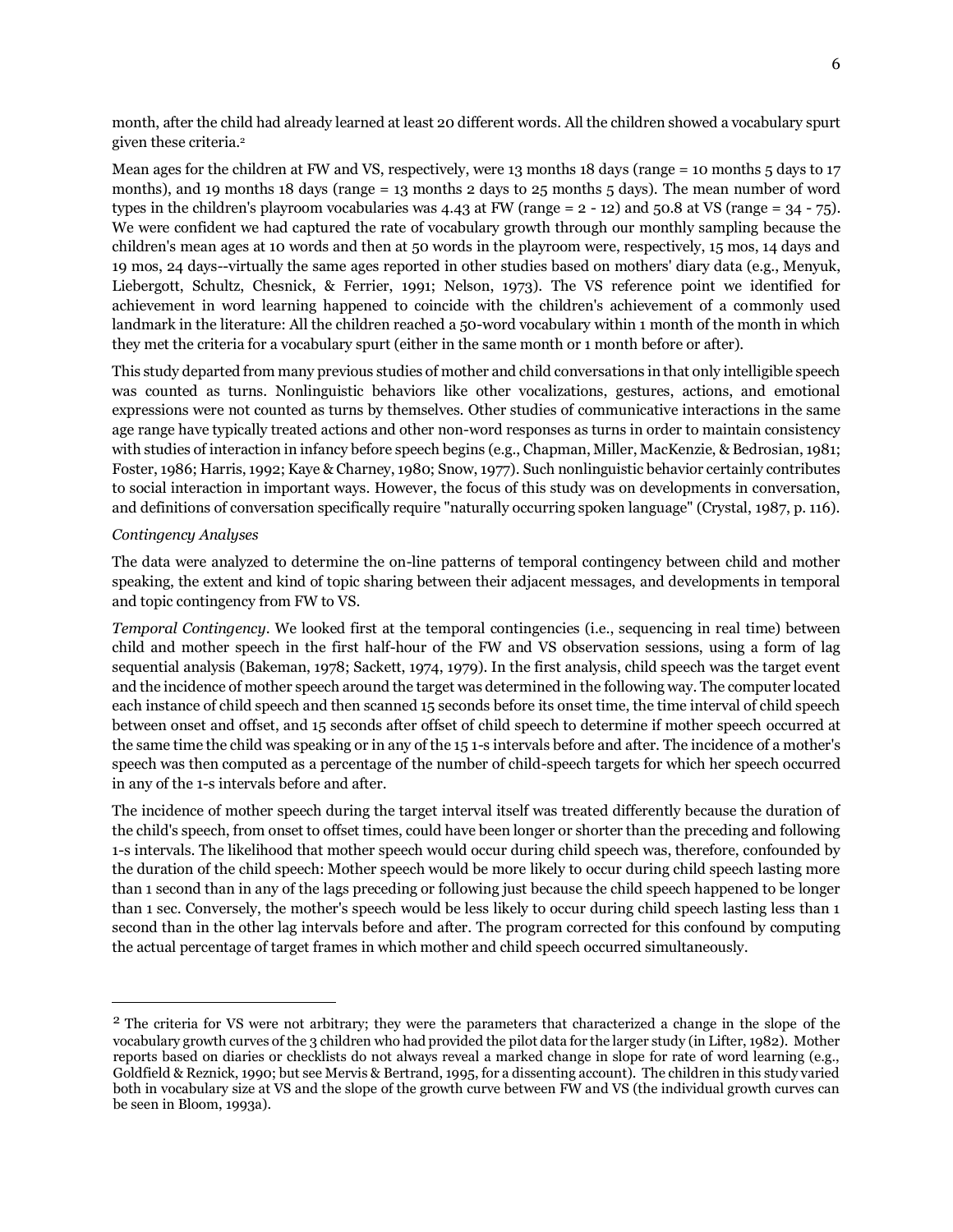The incidence of a mother's speech before, during, and after her child's speech was then compared to her baseline rate of speaking: the chance probability of her speaking given how much speaking she did throughout the observation. Thus, the baseline represented the incidence of mother speech overall, as it was distributed throughout the entire 30-minute observation, rather than only in the seconds preceding and following the target behaviors. The baseline for the 1-s lag intervals before and after child speech was computed using a procedure comparable to the method used to obtain the observed incidence of mother speech in the 1-s intervals before and after child speech. This baseline was the likelihood that mother speech would occur in any 1-s interval in the observation−in effect, the percentage of all 1,800 1-s intervals in the first half hour of the observation that occurred with speech−and the standard deviation was its estimated variance. The baseline for the target interval, the duration of which varied by frames (with 30 frames per second), was the likelihood that mother speech would occur during any frame in the observation and was computed as a percentage of all the frames in the half-hour observation in which speech occurred. Derived z-scores were then computed as differences from these respective baselines in standard deviation units. The derived z-score was the mean percent of speech in an interval minus the baseline divided by the standard deviation.

In an ad hoc analysis, we compared results using the same baseline rate for both the targets and the 1-s intervals before and after. When child-speech targets were treated as a constant, z-scores for targets with an average duration less than 1 second were lower than the z-scores obtained with the target length treated as variable. This was because mother speech was less likely to occur during intervals less than 1 second long. For child-speech targets with an average duration longer than 1 sec, z-scores were higher when the targets were treated the same as the preceding and following 1 second lags only because a mother's speech was more likely to occur during intervals longer than 1 sec. These results confirmed that we were making the correct adjustment for the variable duration of target events.

The same procedure was repeated in the second analysis, this time using mother speech as the target event to determine the incidence of child speech relative to the child's baseline rate of talking during mother speech and in the 15 1-s intervals before and after. Thus, the results for temporal contingency consisted of the on-line relationships in real time between mother and child speech in relation to their respective baseline rates of speaking at two times in the children's language development, FW and VS. The results at FW and VS were then compared for changes in temporal contingency with developments over time in word learning.

The resulting on-line temporal patterns of child and mother speaking showed that the critical deviations from their respective baseline rates clustered around the target behaviors. For this reason, the statistical analysis of the data focused on 3 intervals for child and mother speech: the target, the 1 second before the target, and the 1 second after. The z-scores in these intervals were submitted to fully repeated measures analyses of variance, with both time relative to the target T: T-1, T, T+1, and language achievement: FW, VS, as within subject variables.

*Topic Contingency*. Perspective sharing between infants and caregivers is eventually accomplished through linguistic devices like pronoun shifting, rising intonation, and tag questions. However, before such devices are acquired, perspective sharing is evident when adult and child talk about the same topic (Bloom, Rocissano, & Hood, 1976; Keenan & Schieffelin, 1976). The analysis of shared topic made use of results from two coding schemes devised in the context of other research, a code for the intentional state representations attributed to the children's word and affect expressions (Bloom, Beckwith, Capatides, & Hafitz, 1988), and a code for the situation in which mothers' sentences occurred (Beckwith, 1988). The child Intentionality code was an attribution of the persons, objects, and actions in the child's focus of attention and whether the expression was a desire (to change the world) or a belief (in the way the world appeared to be). The mother sentence-situation code identified causes, entities, states, actions, and the relations between these elements in the situation. The child Intentionality code and the mother sentence-situation code were applied to the data independently of each other, and independently of the purposes of the study reported here. Together with mother and child speech, the results of these coding schemes yielded a richly contextualized transcription of speech events for determining whether child and mother speech shared the same topic.

The results of the lag sequential analyses revealed that mother and child most often talked within 2 seconds of each other. For this reason, 2 seconds was the window used to define adjacency of mother and child speech; all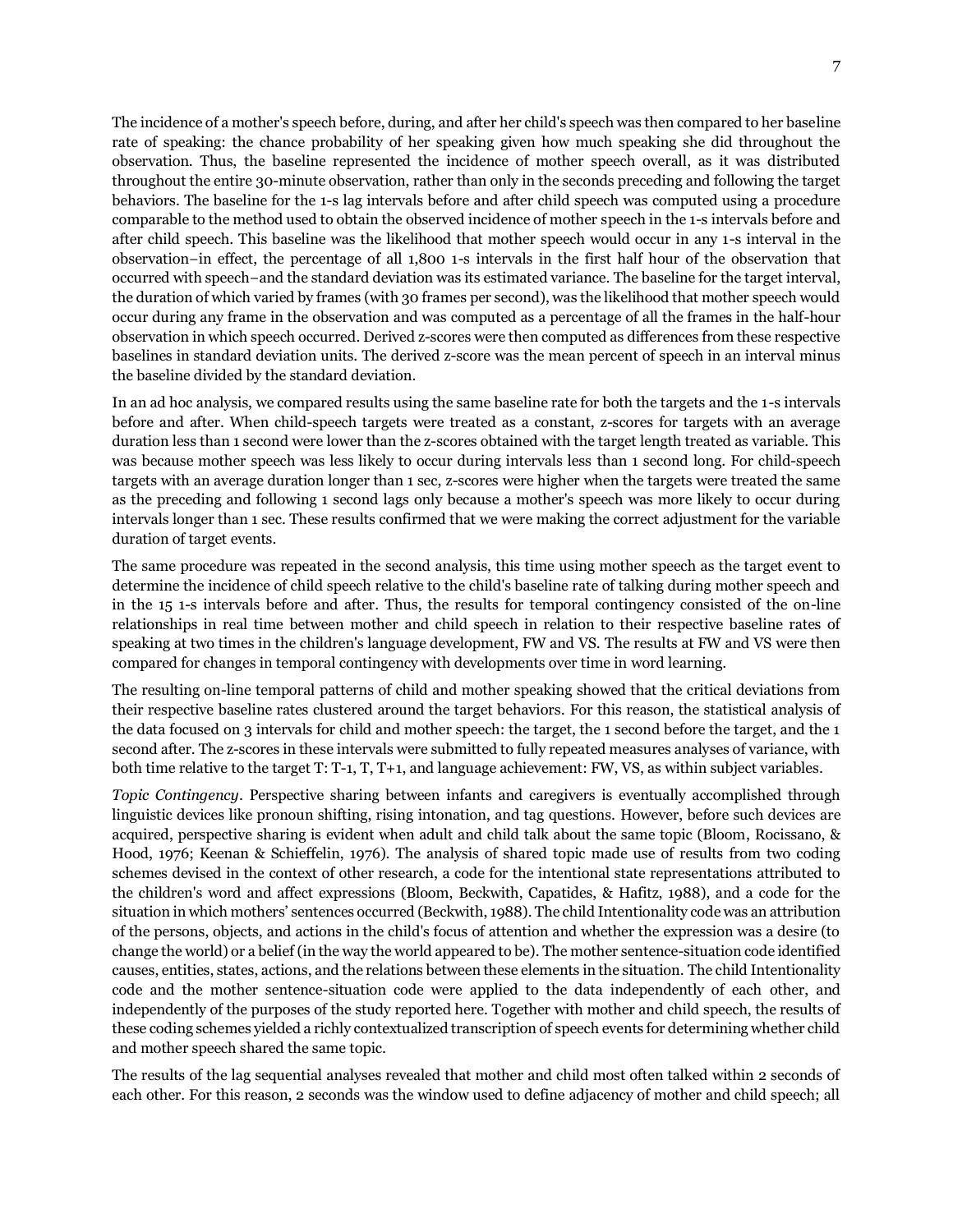pairs of adjacent turns within a 2-s window were then examined to determine if they shared the same topic and if so, the form and function of utterances. Thus, child speech in mother  $\rightarrow$  child adjacency pairs was examined to determine whether the children shared the mother's topic either by repeating part of the mother utterance or saying something different but related to it (child topic sharing). Correspondingly, mother speech in child  $\rightarrow$ mother adjacency pairs was examined to determine whether mothers shared the child's topic (mother topic sharing), and mother speech that shared the child's topic was coded for its form and function relative to the child utterance.

The *form* of mothers' speech in both mother  $\rightarrow$  child and child  $\rightarrow$  mother sequences was coded as question or statement, and also coded as a repetition if all or part of a child's preceding utterance was repeated. The first of 2 categories of *function* was action-related, with 2 subcategories according to whether the mother encouraged the child to act in some way or discouraged the child's acting. The second category of function was discourserelated, with the subcategories: acknowledgment, clarification, encouragement to say something, and description/assessment (this last subcategory is consistent with the criteria used by Howe, 1981, who defined "conversation" as an exchange of information). The categories for coding mother speech are given in the appendix. Child topic sharing responses were compared after mother questions and statements, and after mother action- and discourse-related speech.

# *Extended Conversations*

Topic sharing that extended beyond the 2-turn adjacency pairs was examined to determine the frequency of extended conversations. This analysis consisted of first identifying sequences with at least 3 alternating child and mother speech turns that shared the same topic, and then describing these conversations in terms of who initiated the sequence, who ended it, and the number of turns in the sequence.

Two or more successive utterances by the same speaker were considered a single turn when they occurred within 2 seconds (from the offset time of the first utterance to the onset time of the last). A conversational sequence was considered to have ended when more than 5 seconds elapsed between 2 turns by the same or different speakers (from the offset time of the first turn to the onset time of the second turn). This second criterion was adopted to avoid counting as a conversational sequence a succession of utterances tied to moves in an activity (such as stacking blocks or doing a puzzle), where speech was contingent on the action and the context rather than on the speech of the interactants. In fact, this rule was required infrequently when coding the data, and we were confident that topic sharing after 5 seconds was rare.

# *Reliability*

*Speech Transcription*. Child speech and mother speech were each transcribed independently by different persons who were unaware of the purposes of the present study. The first transcription was a handwritten record that was then verified by a second transcriber who entered the data into the computer with times of speech onset and offset. The computer record was then reviewed by both transcribers together to resolve any disagreements between the two transcription passes; if agreement was not reached, the data were entered in phonetic notation as a non-word and not used in the analyses. Subsequently, approximately 3-5 years later, all the transcriptions were reviewed again by two independent transcribers who verified and edited the computer entries for subsequent research (e.g., Bloom, Tinker, & Margulis, 1993). The average margin of error among coders for coding speech onset and offset (after extensive training) was remarkably small: within 2 video frames (or 1/15 sec) for word onset time and within 5 video frames (or 1/6 sec) for word offset (Bloom & Capatides, 1987).

*Temporal Contingency*. The reliability of the computer program for the lag sequential analysis to determine temporal contingency was established by comparing the results of the program with hand counts based on the hard copy transcriptions of 2 children's VS observations. The occurrence of a lagged variable (for example, mother speech) was counted in the time interval between the onset and offset times of targets (for example, child speech) and in the 15 1-s intervals before a target onset time and the 15 1-s intervals after the target offset time. The two observations included mother speech, child speech, and child affect expression (used for other studies) as lagged variables for each of 447 child speech targets, 414 mother speech targets, and 78 object play targets (also for a different study), for a total of 29,109 intervals. The transcription count was compared with the counts produced by the computer program until 100 per cent agreement between them was reached.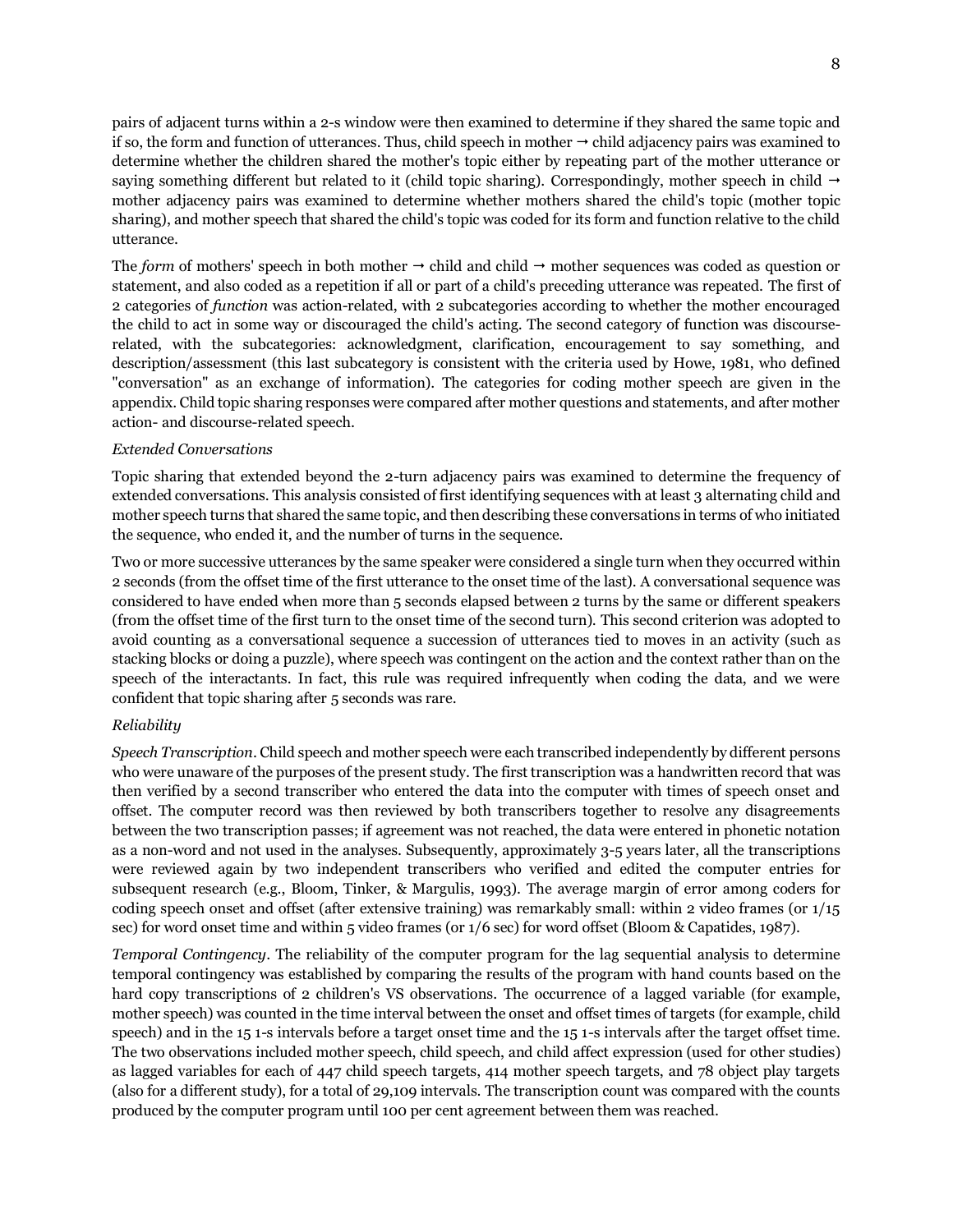*Topic-Related Speech*. First, validity was established for using the transcriptions of child and mother speech with context provided by information from the two prior codes for intentional state and situation. This was done by comparing the results of coding topic sharing and the functions of mother speech from the transcriptions with the results of coding directly from the video observations of 2 of the children at VS. Two coders worked independently. One coded 70 consecutive adjacency pairs directly from one videotaped observation, and the other coded 70 pairs from the second to determine whether successive utterances in a pair shared the same topic. Their coding decisions from the video tapes were then compared with the coding decisions made from the 2 respective transcriptions, each of which was coded by the other person, to determine the validity of using the two source codes for intentional state and situation as context for coding topic sharing. The result was 97.1% agreement on topic sharing between coding the tape and transcript for one comparison (Kappa = .922) and 95.7% agreement for the other (Kappa = .905).

Validity was then established for coding the function of mother's speech given that the topic was shared. Eliminating those adjacency pairs that either did not share topic or were not agreed upon resulted in 52 remaining pairs from one observation and 47 remaining pairs from the other for coding function. Comparing coding decisions from the video tapes and transcripts yielded 92.3% agreement on function for one comparison and 95.7% agreement for the other. (Cohen's Kappa was not appropriate for comparing percent agreement on functions with chance agreement because of the large number of coding fields, as many as 7 decisions for each utterance, which yielded too few data points in cells; see Howell, 1992).

Reliability for coding the transcriptions was then established by independently coding 2 transcriptions for topic sharing and function of mothers' speech. In all, 94 adjacency pairs, 30 from one transcription and 64 from the other, were coded independently to determine whether successive utterances in each pair shared the same topic. Agreement between the two coded transcriptions for the 94 adjacency pairs was 92.6% for topic sharing (Kappa = .812). Then, eliminating those adjacency pairs that either did not share the topic or were not agreed upon resulted in 65 remaining pairs for coding agreement of function. Comparing the coding decisions yielded 95.4% agreement on function. In all, 234 adjacency pairs were used for determining validity/reliability, which represented 16.8% of all the adjacency pairs in the data from all the children. Finally, the form of mothers' speech was either a question or a statement, and could also be coded as repetition if part or all of the child's utterance was repeated; coding the form of mother speech was straightforward, with virtually no disagreements between coders.

Together, the findings from the analyses in this study provided an account of the form and function of true conversations between mother and child interactants in the period of early word learning, and an opportunity to test whether developments in progressing from first words to the vocabulary spurt could be attributed to the patterns of conversational interaction.

# RESULTS

# *Temporal Discourse Contingency*

The data from the lag sequential analyses are presented in Tables 1 and 2 for FW and VS, respectively. Because of deterioration in the equipment after 10 years of data processing, the time stamp at FW for one child (who said 2 words at FW) could not be read for the analysis; thus, the data in Table 1 and analysis of variance results for the interaction between FW and VS came from 11 children. The information in Tables 1 and 2 includes the number of target events, the child and mother percent baseline rates of talking for both targets and 1-s lags before and after the targets, and the percentages of targets in which child and mother speech occurred during the targets (M or C), 1 second before (-1), and 1 second after (+1). The percentages of child speech were quite low, particularly at FW, while the percentage of time the mothers were talking was relatively high, as can be seen from their respective baselines. For example, the child Ro had a baseline of .4% for the 1-s lag intervals at FW (Table 1), meaning that speech occurred in less than 1% of all the 1-s intervals in the observation; his mother had a baseline of 26.8%, meaning that she talked in about one fourth of all the 1-s lag intervals in the observation.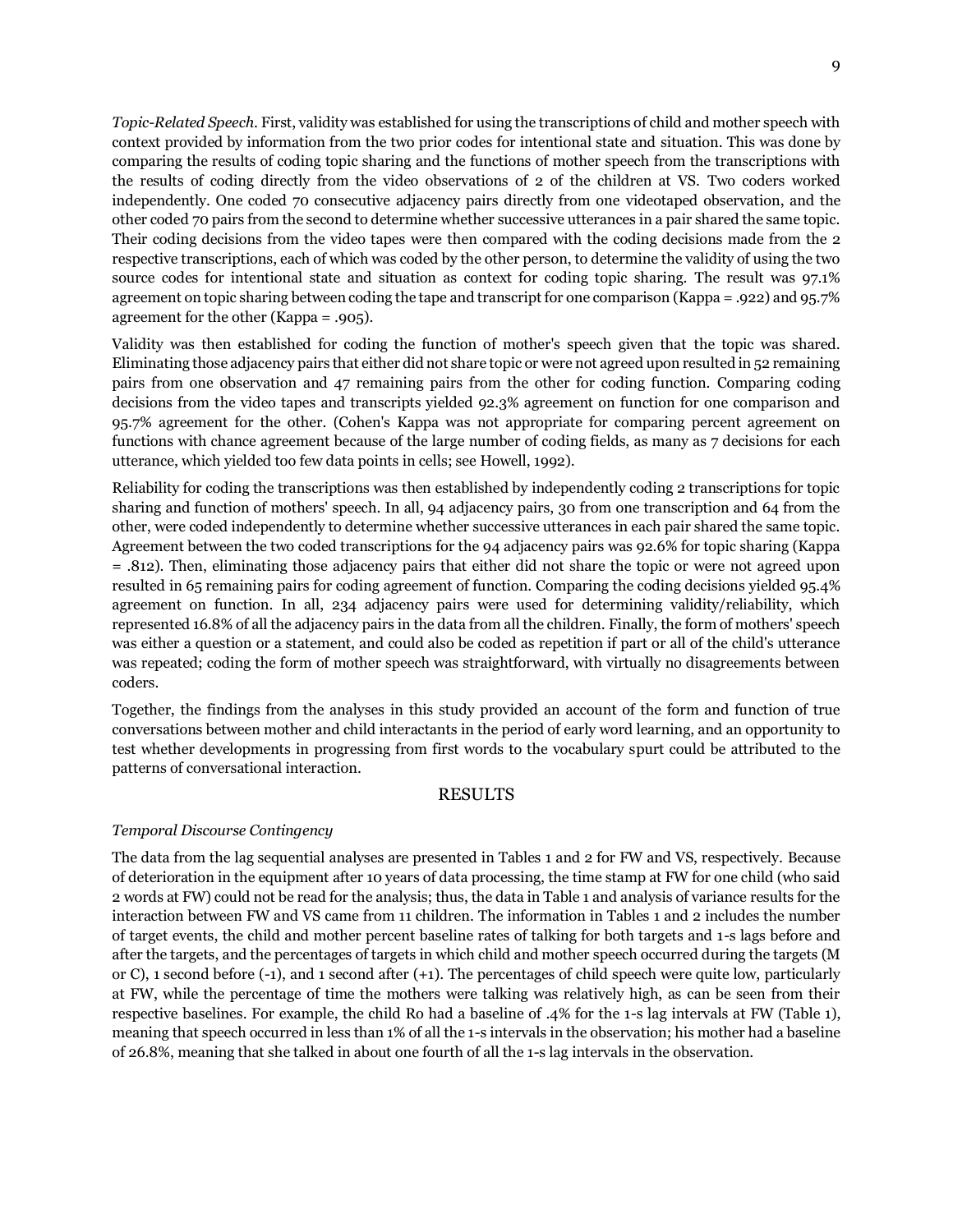| <b>CHILD</b>      |                      |        |                                  |                 |                                   |               | <b>% OF TARGETS</b>        |              |              |               |              |      |  |
|-------------------|----------------------|--------|----------------------------------|-----------------|-----------------------------------|---------------|----------------------------|--------------|--------------|---------------|--------------|------|--|
|                   | <b>TOTAL TARGETS</b> |        | <b>CHILD</b><br><b>BASELINES</b> |                 | <b>MOTHER</b><br><b>BASELINES</b> |               | Child Speech               |              |              | Mother Speech |              |      |  |
|                   | Child                | Mother | Lag                              | <b>Target</b>   | Lag                               | <b>Target</b> | -1                         | M            | $+1$         | $^{-1}$       | C            | $+1$ |  |
| $\mathbf{Sh}$ , f | 2                    | 541    | .2                               | $\cdot$         | 56.3                              | 34.5          | .2                         | $\theta$     | $\theta$     | 50.0          | $\Omega$     | 100  |  |
| Co.f<br>          | 17                   | 259    | 1.7                              | .6              | 24.0                              | 10.8          | 2.3                        | $\theta$     | .8           | 5.9           | $\mathbf{0}$ | 29.4 |  |
| $Gr, f$           | 3                    | 359    | $\cdot$                          | .5              | 31.7                              | 15.3          | 6.6                        | $\bf{0}$     | $\mathbf{0}$ | $\bf{0}$      | $\mathbf{0}$ | 33.3 |  |
| $\mathbf{D}$ i,f  | 9                    | 222    | .9                               | $\cdot$ 4       | 18.9                              | 9.5           | .5                         | $\mathbf{0}$ | .5           | 11.1          | $\bf{0}$     | 11.1 |  |
| $Ro, m$           | 12                   | 361    | 1.0                              | $\cdot$ 4       | 42.0                              | 26.8          | 2.2                        | $\cdot$ 2    | .3           | 16.7          | 16.2         | 66.7 |  |
| Vi.f<br>          | 13                   | 456    | 1.2                              | $.5\phantom{0}$ | 52.5                              | 33.3          | 2.4                        | $\cdot$ 4    | 2.4          | 84.6          | 13.8         | 76.9 |  |
| Al, $m$           |                      | 404    | .05                              | .04             | 32.4                              | 14.9          | $\cdot \cdot$ <sup>2</sup> | $\Omega$     | $\cdot$ 2    | 100           | $\mathbf{0}$ | 100  |  |
| $Je, f$           | 9                    | 220    | .5                               | $1.0\,$         | 21.0                              | 10.6          | 1.8                        | $.5\,$       | $.5\,$       | 11.1          | 6.6          | 33.3 |  |
| $Cl,m$            | 6                    | 176    | .6                               | .2              | 18.9                              | 9.5           | 1.1                        | $\theta$     | 6.6          | 16.7          | $\mathbf{0}$ | 33.3 |  |
| Re,m              | 3                    | 87     | .3                               | .1              | 8.0                               | 4.0           | 1.1                        | $\Omega$     | $\Omega$     | $\bf{0}$      | $\Omega$     | 33.3 |  |
| $Ch.m$            | 30                   | 464    | 3.0                              | 1.6             | 49.6                              | 28.1          | 5.0                        | 1.1          | 4.1          | 63.3          | 15.2         | 63.3 |  |

*Table* 1. The Number of Target Events, Child and Mother % Baseline Rates of Speaking, and the Incidence (% Of Targets) of Child and Mother Speech During the Targets, 1 Second Before, and 1 Second After, at FW

Note. The children are listed by the first two letters of their pseudonyms in order of their chronological ages at the time of FW, from youngest to oldest, with gender indicated as "f" or "m." The incidence of child and mother speech is the mean percent of the number of targets events with speech occurring before, during, or after the target. Lag baselines are the percent of all 1-s intervals in the observation in which speech occurred; target baselines are the percent of speech in all framers of the observation (1 frame  $= 1/30$  s).

The children are listed in the tables in order of their chronological ages at FW and VS, respectively. Chronological age was not correlated with the total number of child or mother target events at either time; none of the correlations approached significance. This means that how frequently the children and mothers talked could be attributed with some confidence to their progress in language rather than age alone.

|                                        |                      |        |                                  |         |                                   |        |              |           |      | <b>% OF TARGETS</b> |      |      |
|----------------------------------------|----------------------|--------|----------------------------------|---------|-----------------------------------|--------|--------------|-----------|------|---------------------|------|------|
| <b>CHILD</b>                           | <b>TOTAL TARGETS</b> |        | <b>CHILD</b><br><b>BASELINES</b> |         | <b>MOTHER</b><br><b>BASELINES</b> |        | Child Speech |           |      | Mother Speech       |      |      |
|                                        | Child                | Mother | Lag                              | Target  | Lag                               | Target | $-1$         | М         | $+1$ | $-1$                | C    | $+1$ |
| $\mathrm{Sh.f}$<br><b>110001100010</b> | 135                  | 579    | 11.7                             | 4.5     | 60.6                              | 35.0   | 18.1         | $1.0\,$   | 10.0 | 43.7                | 6.4  | 77.8 |
| V.f<br>                                | 57                   | 514    | 62                               | 3.0     | 49.0                              | 27.6   | 8.4          | 1.3       | 6.4  | 52.6                | 10.3 | 63.2 |
| Co,f                                   | 90                   | 396    | 99                               | 6.3     | 39.5                              | 22.3   | 17.2         | 2.6       | 8.3  | 37.8                | 8.7  | 73.3 |
| Cl,m                                   | 87                   | 216    | 83                               | 3.8     | 23.9                              | 12.7   | 16.2         | .5        | 6.0  | 18.4                | 2.9  | 42.5 |
| $\mathrm{Di},\mathrm{f}$               | 51                   | 225    | 43                               | 1.9     | 23.4                              | 13.4   | 9.8          | 2.3       | 5.8  | 35.3                | 17.2 | 54.9 |
| Ha,m                                   | 69                   | 513    | 6.6                              | 3.1     | 47.3                              | 28.7   | 13.3         | 2.9       | 9.2  | 62.3                | 25.5 | 84.1 |
| Ro.m                                   | 78                   | 470    | 7.1                              | 2.7     | 40.9                              | 19.9   | 14.9         | .6        | 10.9 | 61.5                | 2.9  | 80.8 |
| Ch,m                                   | 119                  | 454    | 117                              | 5.1     | 47.6                              | 27.5   | 19.4         | 1.5       | 13.2 | 48.7                | 7.0  | 63.9 |
| Gr,f                                   | 136                  | 559    | 14.8                             | 7.7     | 55.8                              | 32.8   | 20.0         | 4.6       | 13.6 | 54.4                | 18.6 | 70.6 |
| Al,m                                   | 31                   | 282    | 32                               | $1.8\,$ | 28.7                              | 16.3   | 5.7          | $\cdot$ 4 | 3.9  | 35.5                | 5.8  | 51.6 |
| Re,m                                   | 86                   | 69     | 83                               | 4.3     | 6.8                               | 3.3    | 20.3         | 3.2       | 15.9 | 12.8                | 2.7  | 16.3 |
| e.f                                    | 176                  | 414    | 16.1                             | 6.7     | 39.8                              | 18.7   | 23.9         | 2.2       | 22.2 | 56.8                | 5.0  | 62.5 |

*Table* 2. The Number of Target Events, Child and Mother % Baseline Rates of Speaking, and the Incidence (% Of Targets) of Child and Mother Speech During the Targets, 1 Second Before, and 1 Second After, at VS

Note. The children are listed by the first two letters of their pseudonyms in order of their chronological ages at the time of VS, from youngest to oldest, with gender indicated as "f" or "m." The incidence of child and mother speech is the mean percent of the number of targets events with speech occurring before, during, or after the target. Lag baselines are the percent of all 1-s intervals in the observation in which speech occurred; target baselines are the percent of speech in all framers of the observation (1 frame =  $1/30$  s).

Comparing the incidence of mother and child speech to their respective baselines (how much they talked, in general, in these sessions), verified that the speech of one tended to cluster around the speech of the other. However, this cannot be seen in the tables, because neither the comparisons between baselines and observed speech in the intervals around targets nor the data for the remaining 28 intervals before and after the targets are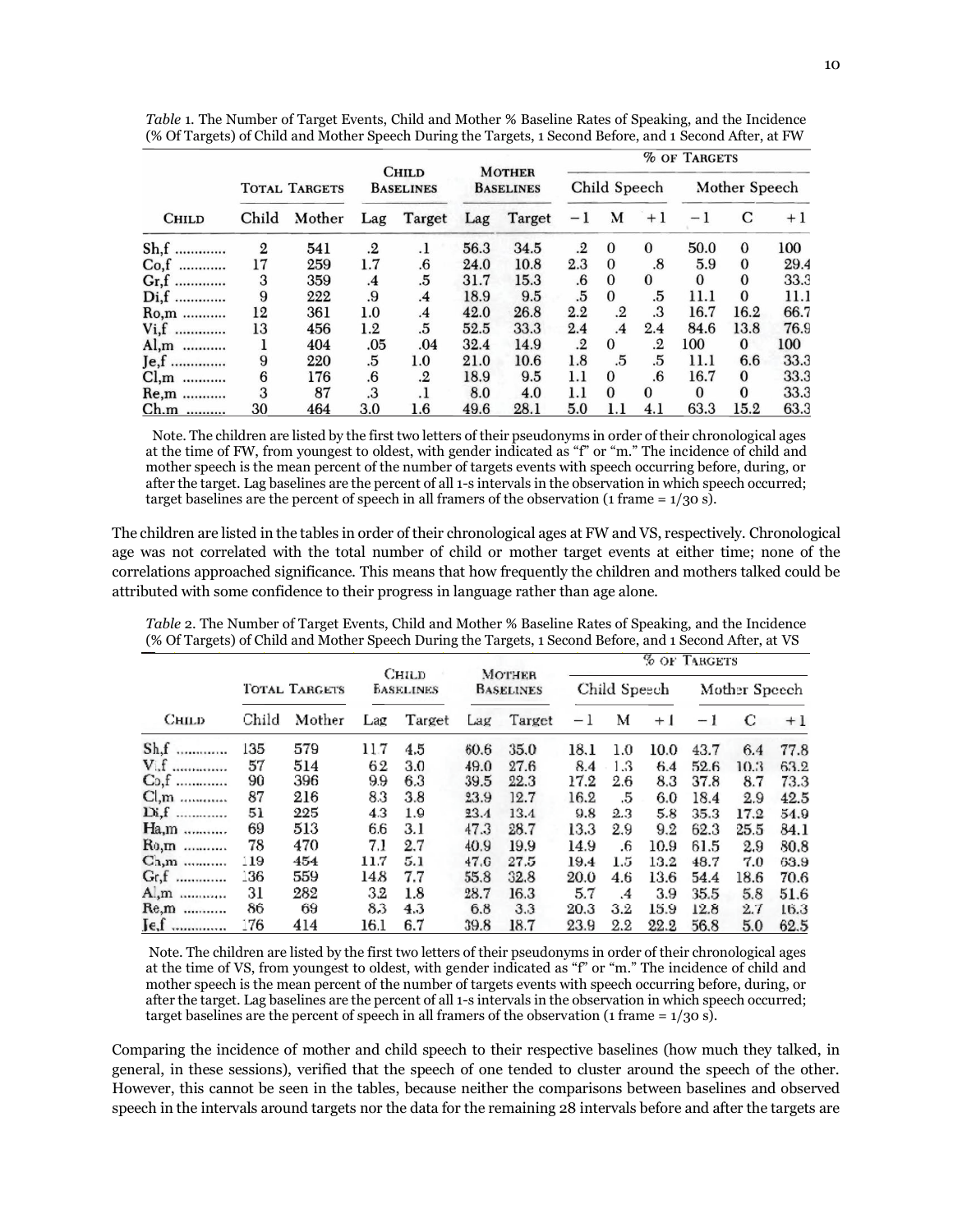shown. Accordingly, the patterns that resulted from the analyses are shown in Figures 1 and 2; for the sake of economy, data are presented in the figures the for just the 5 1-s intervals before and after the target events.

#### *Mothers' Speech Around Children's Words*

Mothers' tendency to talk before, during (at C), and after their children said something is shown in Figure 1 as the means of their *z*-scores relative to baseline at FW and VS. Mothers were more like each other at FW and much closer to baseline rates of talking in general than they were at VS. The mothers were more variable in their profiles of talking at VS. Nevertheless, all the mothers showed the same profile as the group, with more speech after than before and the least likelihood of talking at the same time their children were talking.



*Figure* 1. Mean *z* scores (in SD units) of mothers' speech around children's speech (C) relative to baseline rates of mothers' speech at FW and VS  $(n = 11)$ 

The temporal contingencies in Figure 1 were tested statistically using the scores for the 3 central data points: C, the interval in which the children's speech occurred; C-1, the 1 second interval immediately before the children's words; and C+1, the 1 second immediately after. The results were confirmed by a 3 (time: C-1, C, C+1) by 2 (language achievement: FW, VS) fully repeated measures analysis of variance based on the 11 children for whom data were available at both FW and VS. The overall deviation from baseline for mother talking (the mean of the scores in the 3 intervals at each level) was not different at FW and VS, F (1, 10) = 1.84, *p* = .204. However, the degree to which mothers deviated from their baseline rates of talking was different across the 3 intervals encompassing children's words, with a main effect for time, F (2, 20) = 58.90, *p* < .001. And the excursions from baseline were greater at VS than at FW, with an interaction of time and level, F (2, 20) = 22.41, *p* < .001. Thus, the patterns of on-line temporal relationship between mothers' speech and their children's words were the same at both language achievements, but much greater in amplitude at VS, confirming the result in Figure 1.

The patterns of temporal differences from baseline in mothers' speech around children's words were tested separately at FW and VS, given the significant interaction between them, with one-way repeated measures analysis of variance. At FW, the effect of time was significant, F (2, 20) = 13.28, *p* < .001. The trend analyses revealed that the pattern was explained as a quadratic curve, *t*(10) = 4.0701, *p* = .002, which accounted for 61.1% of the variance, and was attributable to mothers' being least likely to talk at C. There was also a significant linear trend from C-1 to C+1,  $t(10) = 3.1268$ ,  $p = .011$ , accounting for 36.6% of the variance. Mothers were more likely to be talking at C+1 than at either C, *t*(10) = 7.23, *p* < .001 or C-1, *t*(10) = -3.13, p = .011 (mother talk at C-1 was not different from talk at C, *t*(10) = 1.65, p = .130). The one-way repeated measures analysis was performed with only the data from those children with 3 or more targets at FW  $(n = 9)$ . The deviations from baseline from C-1 through C to C+1 continued to be significant,  $F(2, 16) = 9.17$ ,  $p = .002$ .

The same pattern was obtained at VS. The effect of time was significant, F (2, 20) = 48.12, *p* < .001, with the trend analyses revealing that the pattern was again explained as a quadratic curve,  $t(10) = 7.7459$ ,  $p < .001$ , accounting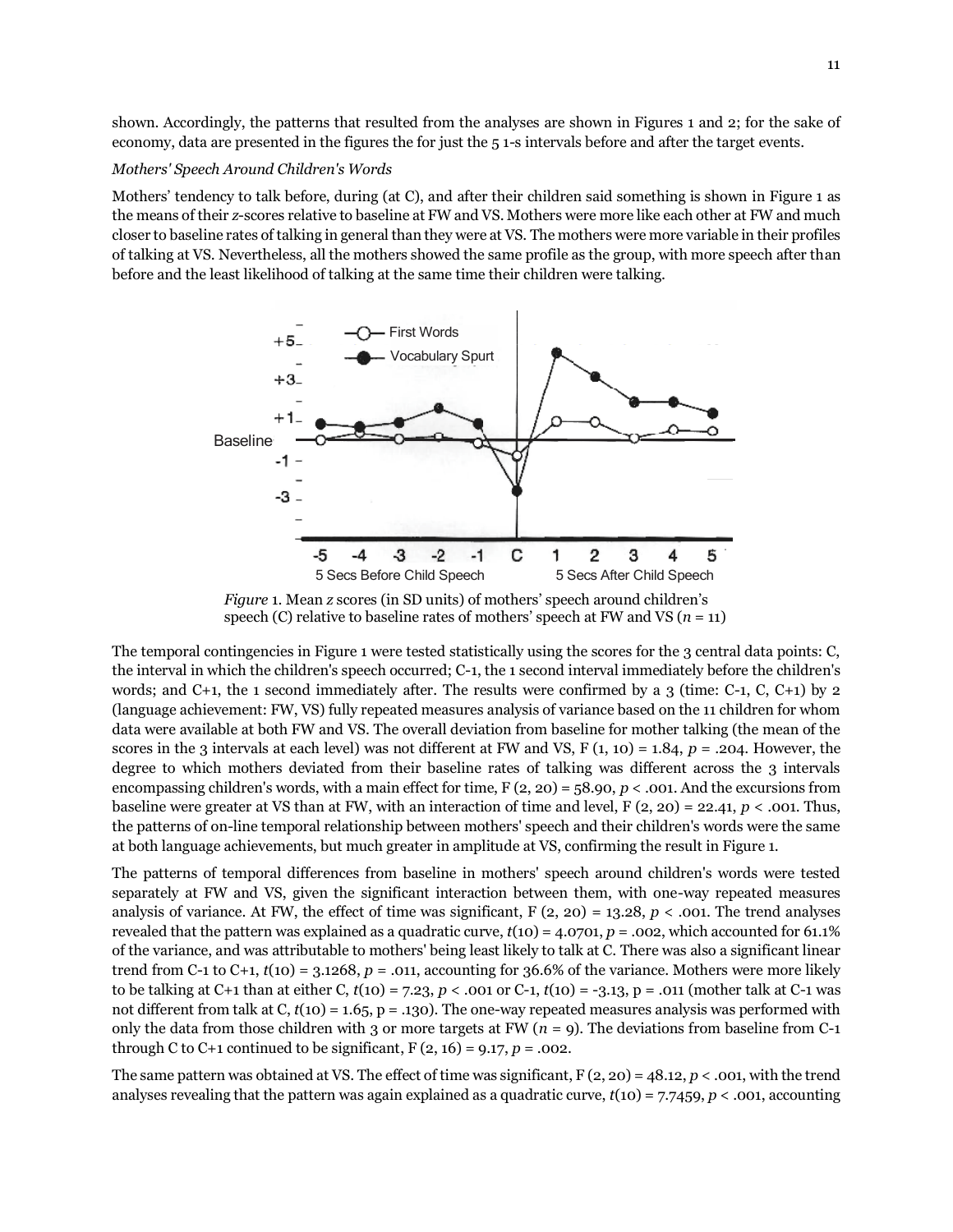for 62.4% of the variance, with a significant linear trend from C-1 to C+1,  $t(10) = 5.4457$ ,  $p < .001$ , accounting for 30.8% of the variance. At VS, mothers were more likely to be talking relative to baseline at C+1 than at either C,  $t(10) = 8.81, p < .001$  or C-1,  $t(10) = -5.45, p < .001$ . In addition at VS, mothers were more likely to be talking relative to baseline at C-1 than at C,  $t(10) = 5.05$ ,  $p = .001$ . When the one way repeated measures analysis of variance was performed with 12 children, to include the mother and child from whom data were also available at VS, the effect of time continued to be significant,  $F(2, 22) = 56.39, p < .001$ .

When comparing FW and VS, mothers were much more responsive to their children's talking at VS. At VS, they talked more, relative to baseline, immediately after their children said something (at C+1), than at FW, *t*(10) = - 5.78, *p* < .001, and talked less, relative to baseline, at the same time (at C), *t*(10) = 3.43, *p* = .006. The difference between FW and VS in mothers' talking just before a child spoke (C-1) was not significant, *t*(10) = -1.00 *p* = .340.

In sum, the basic pattern of turn-taking was already evident at FW: Mothers were most likely to talk immediately after their children said words, and they were least likely to be talking at the same time. This pattern was consolidated at VS with a statistically reliable increase in amplitude in the shape of the curve of mothers' speech around children's words.

#### *Children's Words Around Mothers' Speech*

The children's tendency to talk at the same time their mothers were talking and in the seconds before and after, is shown in Figure 2 as the means of the *z*-scores for the group relative to baseline at FW and VS. Child speech peaked above baseline levels in the 1 second immediately before mothers' speech, and the children were more likely to be talking before their mothers said something (M-1) than they were afterwards (M+1) or at the same time (at M). These results mirrored those reported for the mothers who were most likely to be talking immediately after their children said words.



*Figure* 2. Mean *z* scores (in SD units) of children's speech around mothers' speech (M) relative to baseline rates of children's speech at FW and VS ( $n = 11$ )

The results in Figure 2, with the 11 children for whom data were available at FW, were confirmed by a 3 (time: M-1, M, M+1) by 2 (language achievement: FW, VS) fully repeated measures analysis of variance. The overall deviation from baseline for children talking around mother speech (the mean of the scores in the 3 intervals at each level) was not different at FW and VS, F  $(1, 10) = 3.34$ , p = .097. However, the degree to which the children deviated from their baseline rates of talking differed across the three intervals encompassing mothers' speech, with a significant main effect for time,  $F(2, 20) = 72.88$ ,  $p < .001$ . Moreover, the excursions from baseline were greater at VS than at FW, with an interaction of time and level, F  $(2, 20) = 22.70$ ,  $p < .001$ . Again, as with the online temporal pattern of mother speech around child speech, the patterns of child speech around mother speech were the same at both language achievements but much greater in amplitude at VS.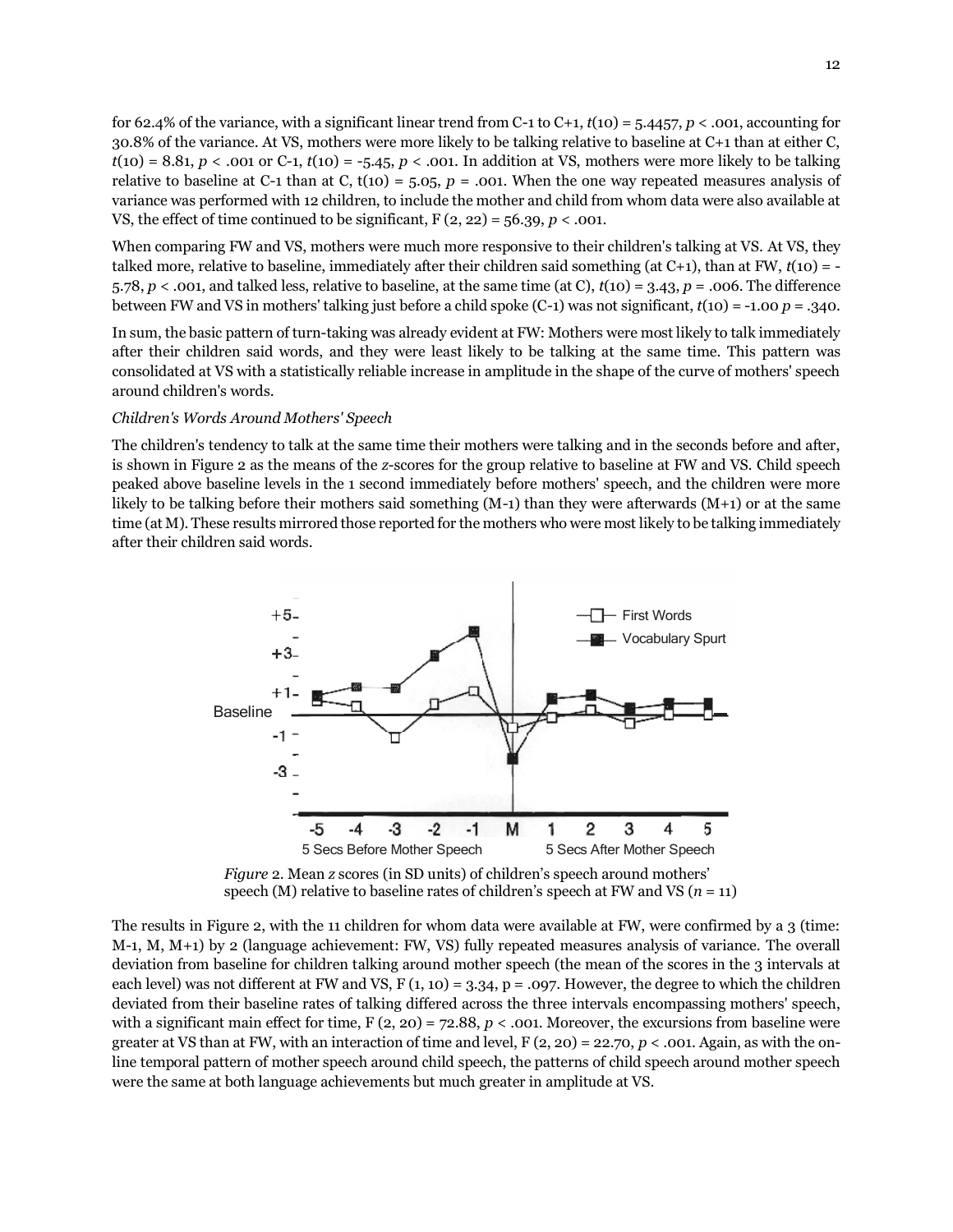The patterns of change from baseline in the children's talk around mothers' speech were tested separately at FW and VS, given the significant interaction between them, with one-way repeated measures analyses of variance. At FW, the effect of time was significant, F  $(2, 20) = 16.23$ ,  $p < .001$ . The results of trend analyses revealed that the pattern was explained as a quadratic curve,  $t(10) = 4.2041$ ,  $p > .002$  which accounted for 54.4% of the variance, with a significant linear trend from M-1 to M+1,  $t(10) = -3.8547$ ,  $p = .003$  accounting for 45.8% of the variance. The quadratic component was due to the children talking less at M, and the linear component was due to their talking more at M-1 than M+1. At FW, children were more likely to be talking at M-1 than at either M,  $t(10)$  = -6.54, *p* < .001 or M+1, *t*(10) = 3.85, *p* = .003 (child talk at M was not different from talk at M+1, *t*(10) = -1.46, *p* = .176). When the one-way repeated measures analysis was performed using only the data from the children with 3 or more targets at FW (*n* = 9), the deviations from baseline from M-1 through M and M+1 continued to be significant, F (2, 16) = 14.49, *p* < .001.

The same pattern was obtained at VS, with a significant effect of time, F (2, 20) = 57.93, *p* < .001. Results from the trend analyses revealed that a quadratic curve again explained the pattern of deviations from baseline, *t*(10) = 8.56171, *p* < .001, with a linear trend from M-1 to M+1, *t*(10) = -6.12621, *p* < .001. At VS, the quadratic component accounted for more of the variance (63.4%) than the linear trend (32.4%). The children were more likely to be talking relative to baseline at M-1 than at either M,  $t(10) = 9.90$ ,  $p < .001$  or M+1,  $t(10) = 6.13$ ,  $p <$ .001. In addition at VS, children were more likely to be talking relative to baseline at M+1 than at M, *t*(10) = 5.19, *p* < .001. When the one way repeated measures analysis of variance was performed with 12 children, to include the child from whom data were also available at VS, the effect of time continued to be significant,  $F(2, 22) =$  $68.81, p < .001.$ 

The differences between FW and VS reflected development on the part of the children that complemented the increased responsivity from their mothers. At VS, the children were more likely to be talking relative to baseline than they were at FW immediately before mother speech  $(M-1)$ ,  $t(10) = 5.95$ ,  $p < .001$ , and less likely at VS than at FW to be talking at the same time (at M),  $t(10) = 4.08$ ,  $p = .002$ . The difference between FW and VS in child speech occurring immediately after their mothers spoke  $(M+1)$ , relative to baseline, was not significant,  $t(10)$  =  $-1.19, p = .262.$ 

Thus, the temporal contingency of turn-taking, a critical dimension of conversational interaction, was already evident at FW, with children most likely to talk before mother speech, and mothers most likely to be talking after child speech, relative to their respective baselines. The temporal patterning of turn taking was consolidated in the period of word learning between FW and VS, with greater excursions from baseline rates at VS than at FW. Both the mothers and children were more variable at VS than they had been at FW. Nevertheless, all the children and all the mothers showed the same profiles as the average profiles presented in Figures 1 and 2.

# *Form and Function of Topic-Related Speech*

Analyses of topic-sharing and the form and function of topic-related speech were based on data from 11 children at FW and 12 at VS. Together, the children produced 105 utterance tokens in the first half hour at FW ( $M = 9.55$ ) and 1,112 utterances in the first half hour at VS ( $M = 92.67$ ). The number of adjacency pairs (mother and child speech occurring within 2 secs) is shown in Table 3, along with the frequencies of topic-related adjacency pairs and topic-related pairs that were discourse- or action-related. The children initiated significantly more sequences than their mothers did, both at FW,  $t(10) = 2.37$ ,  $p = .04$ , and VS,  $t(11) = 5.04$ ,  $p < .001$ . The high standard deviations at FW were due to differences among the children and the small number of utterances. The children were far less variable at VS, when approximately half their speech was adjacent to something their mothers had just said (mother  $\rightarrow$  child sequences), and two thirds of their adjacent speech shared the topic of prior mother speech. Many of these topic-related responses by the children were repetitions  $(M = 40.6\%, SD = 22.6\%)$ .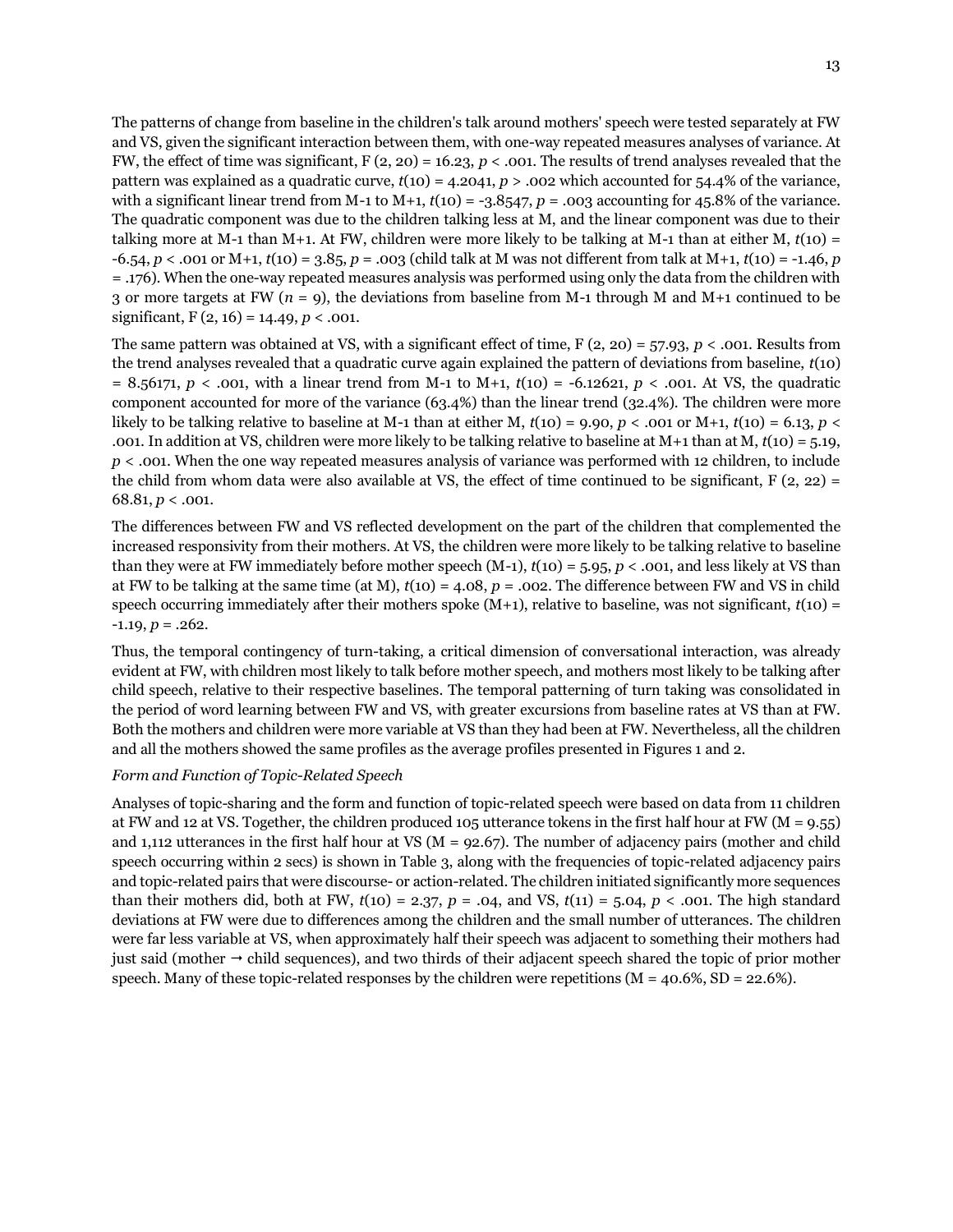|                                 | <b>CONVERSATION SEQUENCE</b> |              |                  |                    |  |  |  |  |
|---------------------------------|------------------------------|--------------|------------------|--------------------|--|--|--|--|
|                                 | $M \rightarrow CH$           |              |                  | $CH \rightarrow M$ |  |  |  |  |
|                                 | FW                           | VS           | FW               | VS                 |  |  |  |  |
|                                 | 45                           | 614          | 60               | 776                |  |  |  |  |
|                                 | .383                         | .53          | .582             | .678               |  |  |  |  |
|                                 | (.335)                       | (.186)       | (292)            | (.214)             |  |  |  |  |
| Topic-contingent adjacency      |                              |              |                  |                    |  |  |  |  |
|                                 | $n = 31^{a,b}$               | 385          | 51.              | 652                |  |  |  |  |
|                                 |                              | .64          | .889             | .837               |  |  |  |  |
|                                 |                              | (.18)        | (.215)           | (.123)             |  |  |  |  |
| Discourse-related topic-        |                              |              |                  |                    |  |  |  |  |
|                                 | $n = 29$                     | 344          | $n = 41^{\circ}$ | 572                |  |  |  |  |
|                                 |                              | .869         |                  | .858               |  |  |  |  |
|                                 |                              | (.102)       |                  | (.089)             |  |  |  |  |
| Action-related topic-contingent |                              |              |                  |                    |  |  |  |  |
|                                 | $n = 2$                      | 41           | $n = 8$          | 80                 |  |  |  |  |
|                                 |                              |              |                  |                    |  |  |  |  |
|                                 |                              | .13          |                  | .096               |  |  |  |  |
|                                 |                              | $1 \,(.102)$ |                  | (.081)             |  |  |  |  |

*Table* 3. Number, Mean Proportion, and Standard Deviation of Child Speech in Adjacency Pairs, at FW and VS

<sup>a</sup> 21 of these were from 2 mother-child pairs.

 $\frac{b}{n}$  only is given for cells with low frequencies.

<sup>c</sup> 2 topic-contingent pairs were ambiguous and not coded as either discourse- or action-related.

Comparisons of child and mother speech at VS that shared the topic of a prior turn are shown in Figure 3. Little more than half of the children's speech in the half hour session received a topic-related response from their mothers at VS (Child  $\rightarrow$  Mother sequences,  $n =$  all child speech). However, mothers were strongly inclined to share the child's topic when their speech was adjacent at both FW and VS, with no significant difference between the two language achievements,  $t(10) = .673$ ,  $p = .516$ . Only about one third of the children's speech occurred as a topic-related response to speech from their mothers (Mother  $\rightarrow$  Child sequences,  $n =$  all child speech); however, about two thirds of the Mother  $\rightarrow$  Child adjacent speech was topic-related. At VS, mothers' adjacent speech (in Child  $\rightarrow$  Mother sequences) shared child topic significantly more often than adjacent child speech (in Mother  $\rightarrow$ Child sequences) shared the mothers' topic,  $t(11) = -4.089$ ,  $p = .002$ .



*Figure* 3. Mean percent of all child speech at VS that was topic-related in Mother  $\rightarrow$  Child and Child  $\rightarrow$  Mother pairs, and mean percent of only the adjacent speech in Mother  $\rightarrow$  Child and Child  $\rightarrow$  Mother pairs that was topic-related,  $n=12$ . The bars represent the means; the lines extend to 1 SD above and below the mean.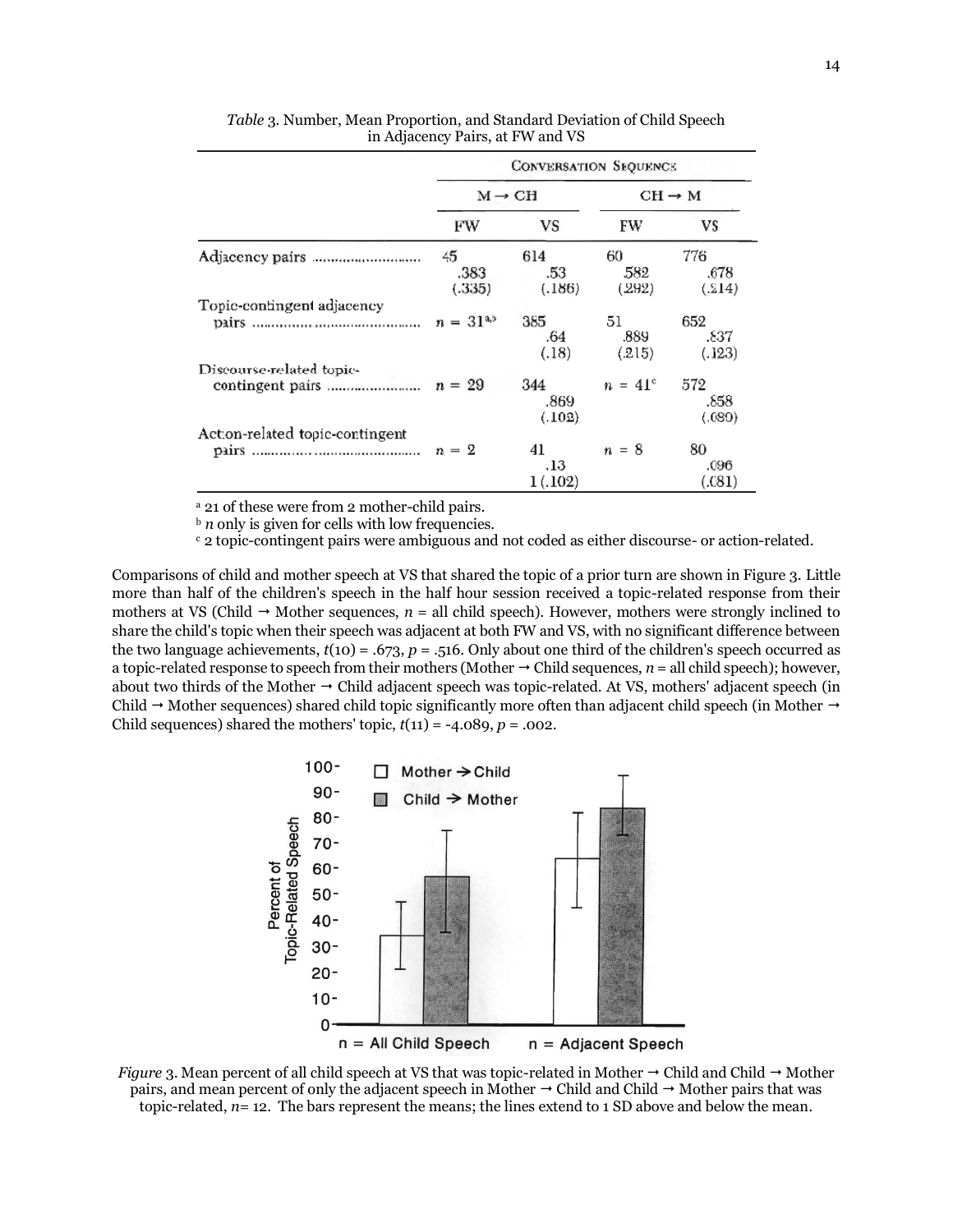#### *Mothers' Topic Initiations at VS*

Question/answer Mother Child adjacency pairs (see Levinson, 1983) accounted for about half of the children's topic-related responses on average ( $M = 51.7\%$ , SD = 22.9). Half the mothers asked more questions, and half made more statements. The children were also evenly split with respect to whether their contingent speech occurred more often in response to a statement or a question by their mothers. However, the children's tendency to respond and share the topic after a question was not related to the frequency of prior mother turns that were questions,  $r(10) = .203$ . Children whose mothers ask more questions have sometimes been described as more precocious language learners (Furrow, Nelson, & Benedict, 1979; Newport, Gleitman, & Gleitman, 1977). However, age at VS was not correlated with either the percentage of topic-related speech in response to mother questions,  $r(10) = .375$ , or the percentage of the preceding mothers' utterances that were questions,  $r(10) = .230$ .

Children shared the topic most often when mothers' speech functioned as discourse commentary and less often when mothers encouraged or discouraged their actions (Table 3). The functions of mothers' topic-related speech that was discourse-related at VS are shown in Figure 4, for both initiations (in Mother  $\rightarrow$  Child sequences) and responses (in Child  $\rightarrow$  Mother sequences). More than half the mothers' initiations encouraged a child to say something (for example, "What's the cow say?"), and about one third were assessment/descriptions (for example, "That's a baby cow").



*Figure* 4. Mean percent of the functions of Mother topic-related speech that was discourse-related in Mother  $\rightarrow$  Child and Child  $\rightarrow$  Mother pairs at VS, *n*=12. The bars represent the means; the lines extend to 1 SD above and below the mean.

#### *Mothers' Responses at VS*

More than half the mothers' topic-related responses repeated what the child said ( $M = 59.2\%$ , SD = 18.8). Whether they repeated or not, mothers were, in general, more likely to respond with a statement  $(M = 68.8\%, SD)$ = 13.8) than a question (the exceptions were one mother who responded more often with a question, and another who asked as many questions).

Overall, encouraging a child to act was the function of only 8.3% of mother responding (only 5 mothers responded to child speech by discouraging the child from acting). Discourse-related responding predominated, making up 86% of the interactions on average at VS, and the functions of mother responding (in Child  $\rightarrow$  Mother sequences) are also shown in Figure 4.Most often, mothers simply acknowledged what the child said or asked for clarification (for example, "more? did you say more?"), something the children did not do. Mothers encouraged their children to say something else or responded with a description/assessment 24.5% of the time. In sum, when mothers shared the child's topic in responding, they typically just repeated or otherwise acknowledged what the child had just said, and they were more likely to make a statement than to ask a question. Thus, while they were taking a turn to keep the conversation going, they were not likely to make "extended replies," such as Howe (1981) described with somewhat older children.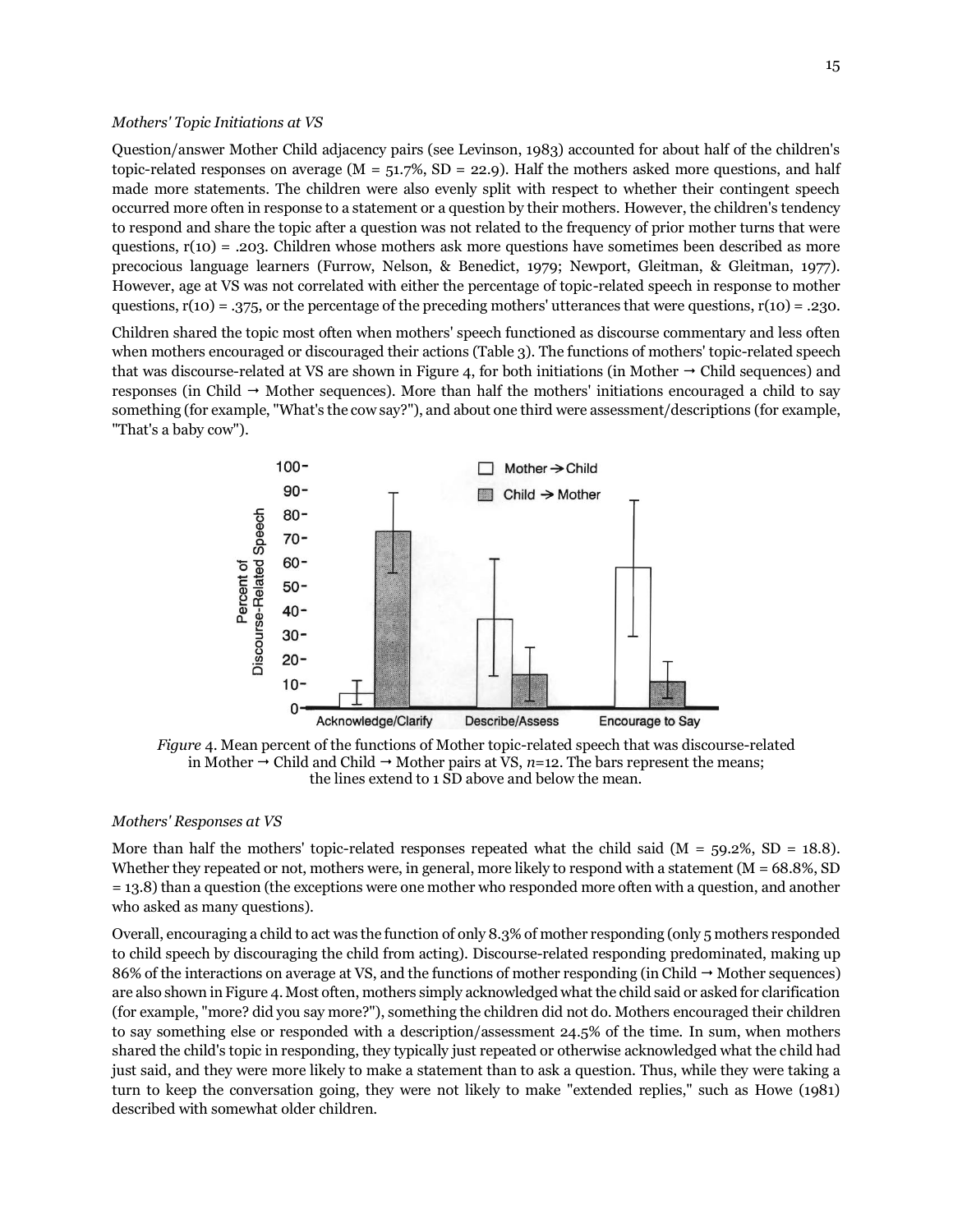#### *Extended Conversations*

In the final analysis, we looked at the development of sequences in turn taking and topic sharing that extended across 3 or more turns with at least 1 turn each by child and mother. Such conversations were infrequent at FW (only 38 in the interactions of 7 mother-child pairs, with 17 from one pair, 8 from 2 others, and none in the interactions of 5 children).

At VS, the children and their mothers participated in 416 extended conversations (M = 33.67, SD = 18.82, range = 6 to 59), and these varied in length from 3 to 17 turns. However, most consisted of only 3 turns (mode = 3 turns for all mother-child pairs) as reported also by Kaye and Charney (1980), and the average mean length of conversations was 4.18 turns (SD = .54, range = 3.3 to 5.3). Conversational sequences were most often initiated by the mothers ( $M = 78.6\%$ ), and the mothers most often ended them as well ( $M = 89.5\%$ ). Thus, conversations longer than 3 turns consisted, for the most part, of a mother responding to her child's response to her; the children rarely had the last word.

In a post hoc analysis, we tested the limit of 5 seconds we had imposed on counting successive turns as related by examining the transcript for one child-mother pair; this pair had participated in 39 conversational sequences ranging in length from 3 to 11 turns at VS. Ignoring the 5-s rule and counting any successive topic sharing as turns netted only 2 additional conversations. Both contained just 3 turns, and both began and ended with turns by the mother. The length of one other conversation that had already been counted was extended by an additional child turn. Thus, the results would not have been appreciably different without the 5-s rule.

# DISCUSSION

This study of early conversations encompassed two achievements in word learning in the single-word period and provided evidence of the kinds of experiences with language that young children have as they are learning words. The results support a model of language development that takes a young child's intentional states as the starting point (Bloom, 1993a; Bloom & Beckwith, 1989). Participation in these earliest conversations was motivated by a child's own cognitive agenda to express something in mind, and conversations functioned to allow the children to direct the flow of the interaction in order to express and thereby share what was relevant to them. Their conversations did not depend on mothers setting up linguistic formats as the occasions for their interactions and word learning; the scaffolding model was not supported. These results are consistent with a recent longitudinal study in which the scaffolding model for language learning was explicitly tested using interactional games between mothers and infants from 9 to 24 months; mothers' scaffolding behaviors were not related to children's language ability (Rome-Flanders, Cronk, & Gourde, 1995).

The single-word period in the second year is bracketed by two well-documented developments in the origins of conversation, and the results of this study were continuous with both. The later development occurs as 2-yearolds acquire a grammar, and the semantic and formal relatedness between child and adult messages increases. Children in an earlier study (Bloom, Rocissano & Hood, 1976) learned to share the topic of a prior utterance by using the information they interpret from what someone else says to construct a new representation for expression (see, also, Howe, 1981). The younger children in the present study who were just learning words were sharing the topic of a prior mother turn with 34% of all their speech and 64% of just their adjacent speech, by the time they reached VS. These results complemented the findings with the somewhat older children studied by Bloom et al., who were just beginning to say sentences; those children shared the prior adult topic on average with 39% of their speech overall and 56% of just their adjacent speech. Imitations figured prominently in how the older children maintained discourse topic, amounting to 46% of their topic-related speech on average; similarly, the children in the present study also relied on repetition with an average 41% of their topic-related single words. (See Bloom, Rocissano & Hood, 1976; Keenan, 1974; and Greenfield & Savage-Rumbaugh, 1993, for analyses and discussion of the pragmatics of repetition in discourse.)

The results of this study are also continuous with earlier developments in prelinguistic communication before language. As expected from studies in the literature of mothers responding to infant vocalizing before language (e.g., Beebe et al., 1985; Roth, 1987; Schaffer, Collins, & Parsons, 1977), the mothers of the 1-year-olds in this study were most likely to be talking in the 1 and 2 seconds after their children said something. Such continuity in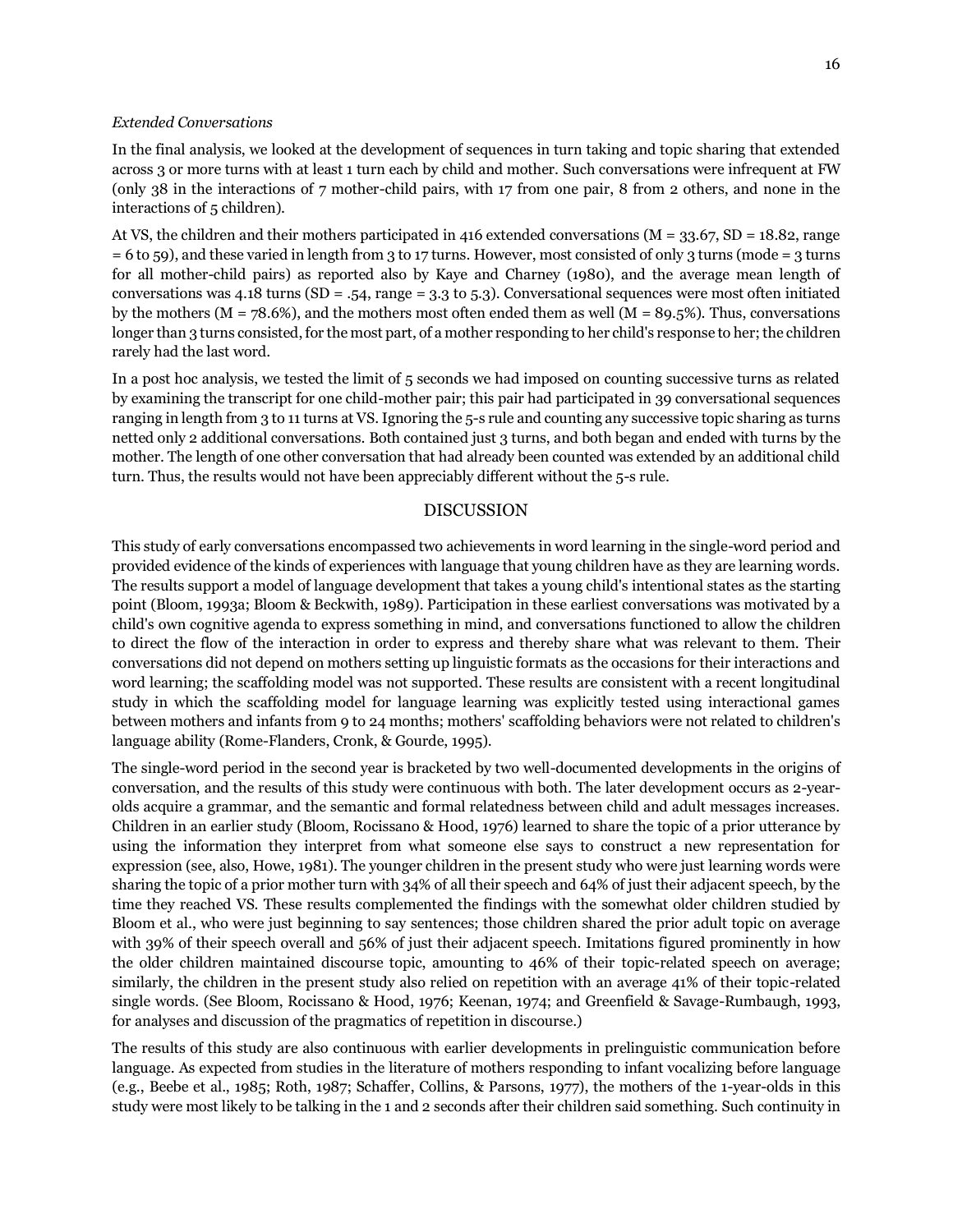the form of interaction indicates that scaffolding is not required for also learning to participate in conversation when children are learning words.

Mothers were strongly inclined to continue a child's topic when responding to them at both FW and VS (84% on average), and this result is consistent with reports by Chapman, Miller, MacKenzie, & Bedrosian (1981) for children in the same age range and by Howe (1981) with slightly older children. Most mother responding to what her child said functioned to continue the discourse rather than to encourage or discourage actions, and most of this discourse-related speech acknowledged or clarified what the child had said, typically by repeating it. One might want to consider such high rates of mother responding a "weak" form of scaffolding. However, topicsharing is integral to both the form and content of conversation and indicates that perspectives have been shared (e.g., Bloom, Rocissano, & Hood, 1976; Keenan & Schieffelin, 1976; Shatz, 1983); it is not merely the external format for the exchange.

The children initiated more conversations than their mothers did at both FW and VS, and only about a third of the children's speech in this study occurred in response to something their mothers said. This result is consistent with reports by Chapman et al. (1981), Harris (1992), and Howe (1981). More frequent Child  $\rightarrow$  Mother than Mother  $\rightarrow$  Child sequences could be interpreted to mean that mothers are just better responders, as Howe concluded. However, using the baseline rates of speech for the on-line analyses of temporal contingency revealed that mothers were more likely to respond than might be expected from their rates of talking overall. If mothers had talked a great deal to elicit speech because children weren't very good at responding, then they would have talked much more relative to their baseline rates in the moments before children's speech. But they did not, which means that mothers were strongly inclined to talk in response to their children, while their children were strongly inclined to say something to initiate an exchange.

Although mothers were better at responding and shared the child's topic in 84% of the Child  $\rightarrow$  Mother adjacency pairs, in fact, only about half of all the children's speech in the playroom received a topic-related response. And when responding, mothers were most likely to simply repeat, acknowledge, and/or attempt to clarify what a child had said, and more likely to respond with a statement than with a question. The "turnarounds" reported by Kaye and Charney (1980) were infrequent, but their conclusion that mothers were responsible for creating and maintaining dialogue was based on analysis of only the first 5 minutes of two observations of mother-child pairs, one at 26 and another at 39 months. Mothers might well take the lead in their interactions at the start of a session, particularly in a situation that is new for a child, as the results of the study by Lucariello (1987) would suggest. We concluded that the mothers of the 1-year-olds we studied were more interested in maintaining a conversation by letting a child know that a message had been shared than in providing language models for the child to learn.

The playroom activities did not include picture book reading, script-like play such as a tea party, or direct instruction−activities that, in fact, make up only a small part of what happens between caregivers and young children in the course of a day. These are activities in which the mothers' privileged role might have encouraged them to take charge and be more directive. By studying activities in which mothers did not necessarily have an advantage in the exchange, we were able to demonstrate the importance of the children's contribution to their developing conversations. The picture that emerged differed from traditional accounts of scaffolding and conversational asymmetry. Both child and mother contributed to the architecture of the early conversations between them, but, in fact, it was the children who were in charge.

The children evidently already knew the words they used in their conversations, and a question that remains is how they learned them if they did not learn them in scaffolded interactions. Children are clearly learning words in many different kinds of contexts, but we suggest that this is most likely to happen when they are not pressed or otherwise expected to reply, as in a conversation. Accounts of word learning do not ordinarily give much attention to the part that observational learning plays in language development. However, strong effects of observational learning have been demonstrated in other contexts (e.g., Hanna & Meltzoff, 1993) and even with nonhuman species (Fiorito & Scotto, 1992). It should not be surprising, therefore, that children learn new words by hearing or overhearing words that are relevant to what they have in mind, without having to participate in specifically linguistic formats at the same time.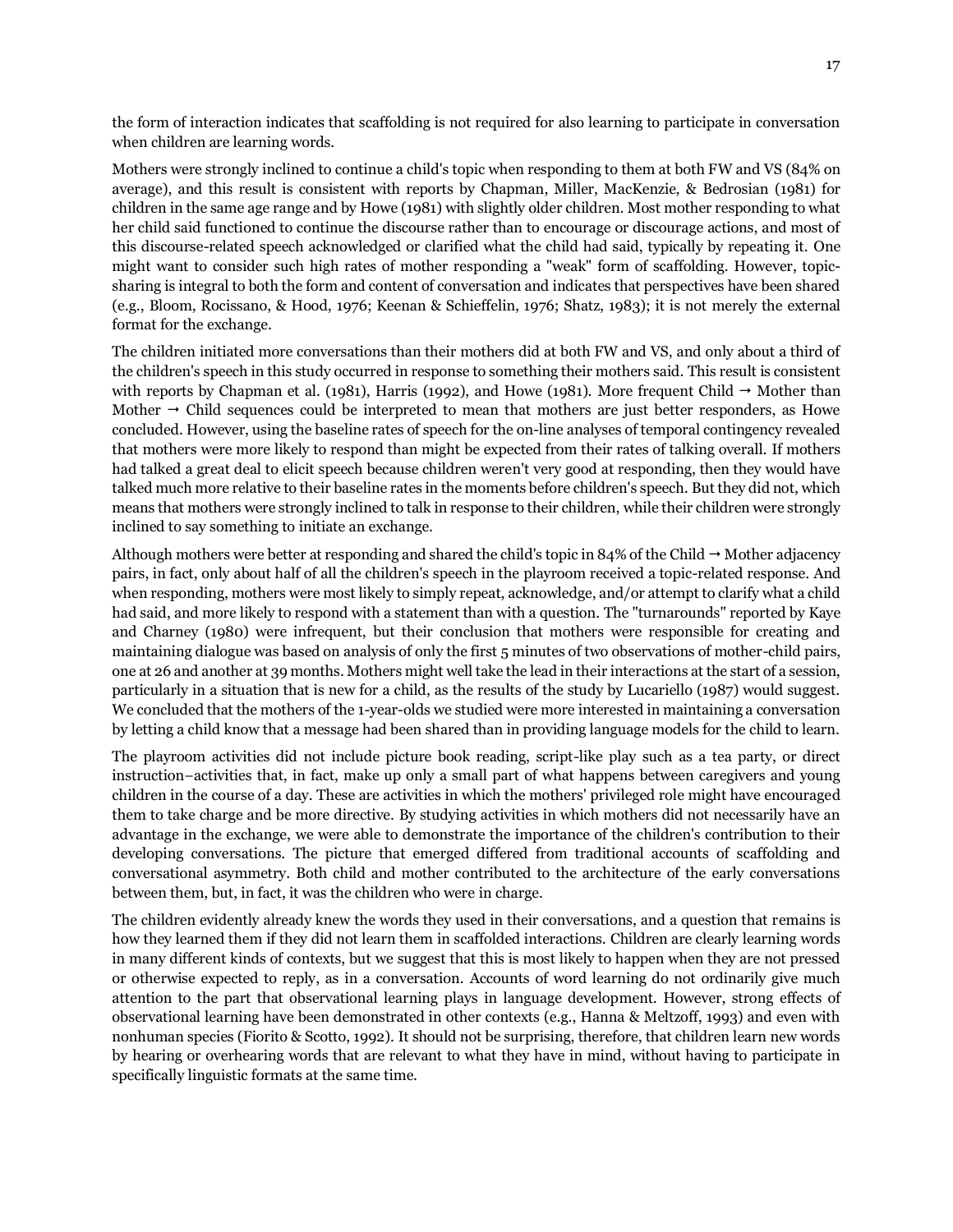The principle of relevance is the first principle of the Intentionality model in Bloom (1993a), complementing the principles of discrepancy and elaboration. According to the principle of relevance, language learning is enhanced when the speech a child hears bears upon and is pertinent to what the child is attending to or otherwise thinking about (Bloom, 1993a). "Relevance is the single property that makes information worth processing and determines the particular assumptions an individual is most likely to construct and process" (Sperber & Wilson, 1986, p. 46). The principle of relevance captures the fact that observational learning is particularly enhanced when children hear and overhear speech that bears on what they are feeling, thinking, and doing. The mothers in this study were talking to their children, and some of them were talking a great deal, as is evident from their baseline rates and numbers of targets in Table 1. And, indeed, most of their talk was about the children and what they were doing−providing them with the relevant experiences they needed for the words they were learning. Word learning can occur in very many of these contexts without an expectation for the child to say something at the time. Similarly, children take in a great deal and learn about what goes on around them outside of language, without having to show the effects of that learning in their immediate nonlinguistic actions and behaviors.

The language a child brings to a conversation, therefore, is language already learned from what has been heard and overheard in a multitude of actions and interactions that have come before. These situations do not have to be set up for them. In fact, young children are better able to recruit cognitive resources for language when their essentially limited resources are not also stretched by having to process and respond to what someone else has just said (Bloom, 1993a; Bloom, Miller, & Hood, 1975; Bloom, Rocissano, & Hood, 1976; Elbers & Wijnen, 1992). Indeed, this point gains considerable support from studies of children talking in their cribs alone, before falling off to sleep. More sophisticated forms of language occur in "crib speech" than are observed in typical daytime interactions with other persons (Kuczaj, 1983; Nelson, 1990; Weir, 1964) because children have greater "freedom to direct their own behavior" (Kuczaj, 1983, p. 168).

The force of the Intentionality model is enhanced when one considers that the same patterns of results were obtained with all the children, even when they differed in certain respects. For example, at VS, the children and mothers from the poorest families in our sample had the fewest extended conversations, which is consistent with other reports of the effects of limited economic resources on family interactions (e.g., Hart & Risley, 1994). These same child-mother pairs were also more likely than the others to be close to their own baseline rates of speaking when one or the other was speaking, meaning they were more likely to be talking at the same time. Overlapping turns are evidently acceptable in culturally different societies and even valued by the participants in certain contexts (e.g., Cazden & Dickinson, 1981; Ervin-Tripp, 1979; Heath, 1982, 1983; Whatley, 1981). But regardless of possible economic and/or cultural effects on their behaviors, the children from the poorest homes were also the initiators and in charge of their conversations, and their mothers were responsive to them. As with the other children, they were most likely to be talking in the moments before their mothers talked, and their mothers were most likely to be talking in the moments after they talked. Thus, we have no reason to think that the process of learning language differed; the same principles of relevance, discrepancy, and elaboration in an Intentionality model captured this process for all the children.

When looking to explain how children learn words, a frequent tendency in the literature is to look for influences from factors either outside of the child, such as scaffolding (e.g., Ninio & Bruner, 1978) and relative economic resources (e.g., Hart & Risley, 1995), or inherent preconditions within the child, such as lexical constraints or biases to guide word learning (e.g., Markman, 1989, 1992; Waxman & Markow, 1995). However, both sorts of explanation ignore the child's Intentionality as a person with thoughts and feelings in consciousness that are about something. It is what a child's intentional states are about, and children's strong inclinations to express their Intentionality by acting to share intentional states with other persons, that determine why and how language is learned.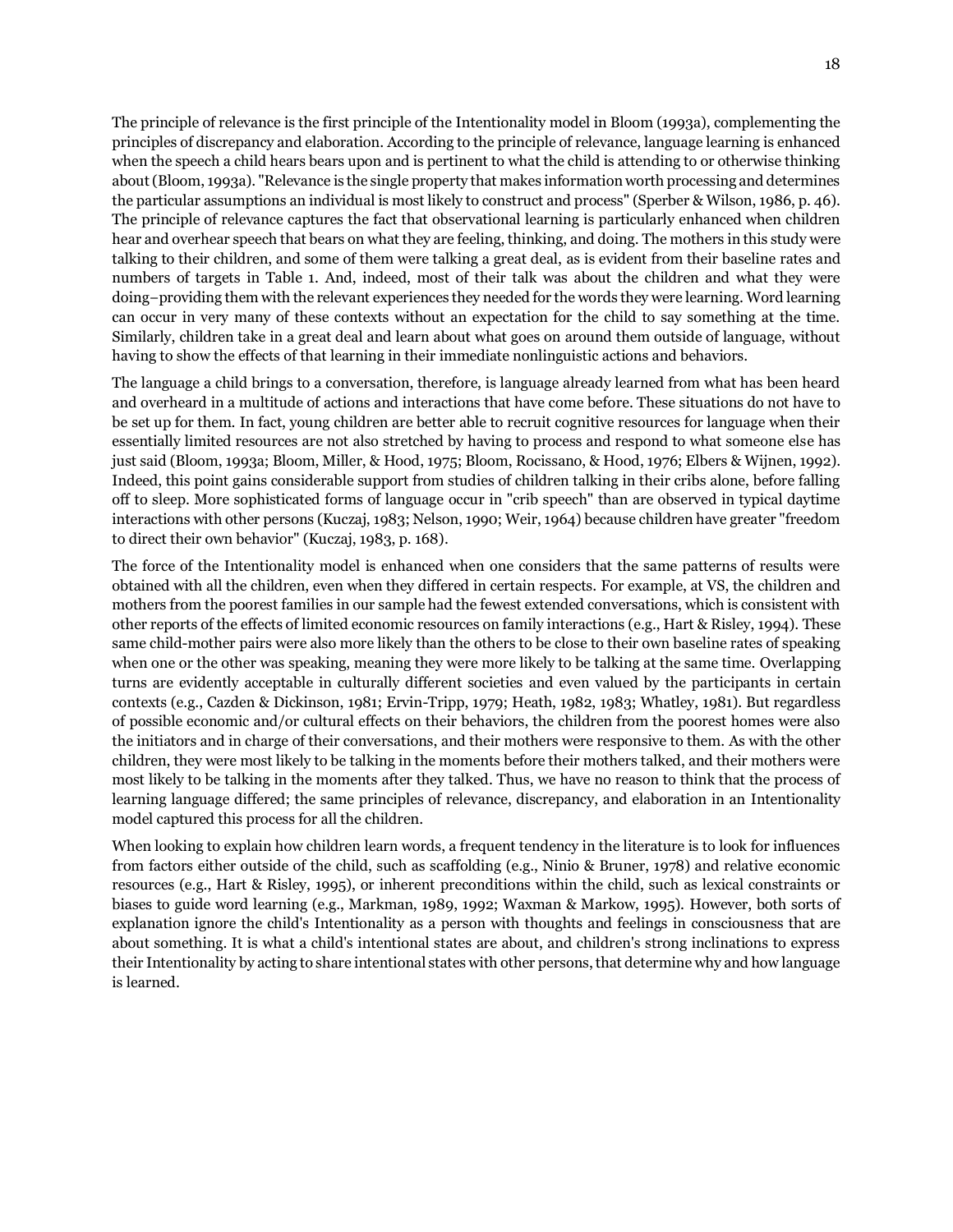# APPENDIX

# Coding Categories for Forms and Functions of Mothers' Speech

Forms of Mothers' Adjacent Speech *Statement Question Repetition* (of all or part of a previous child turn), for example Ch: car. M: Yes, it's a car. Functions of Mothers' Adjacent Speech  *Action related, either to Encourage action*, for example, M: Here have some juice. M: Wanna put the daddy in the truck?  *Discourage action*, for example, M: You can't fit in there.  *Discourse-related Acknowledgement*, <sup>3</sup> for example, Ch: Pig. M: Pig, yeah, that's right. Clarification, for example, Ch: "up." M: "up? Did you say 'up'. *Encourage Talk*, for example, M: What's that? M: You know what a horse says? M: Isn't that nice? *Description/Assessment*, for example,

M: This is the mommy. M: The baby's hungry.

M: The beads are all over the floor.

 $\overline{a}$ 

<sup>3</sup> A mother's utterance was a *clarification* or *acknowledgement* when she said something before her child said something, if what she said was also a response to a prior utterance by the child (in a child  $\rightarrow$  mother child extended conversation.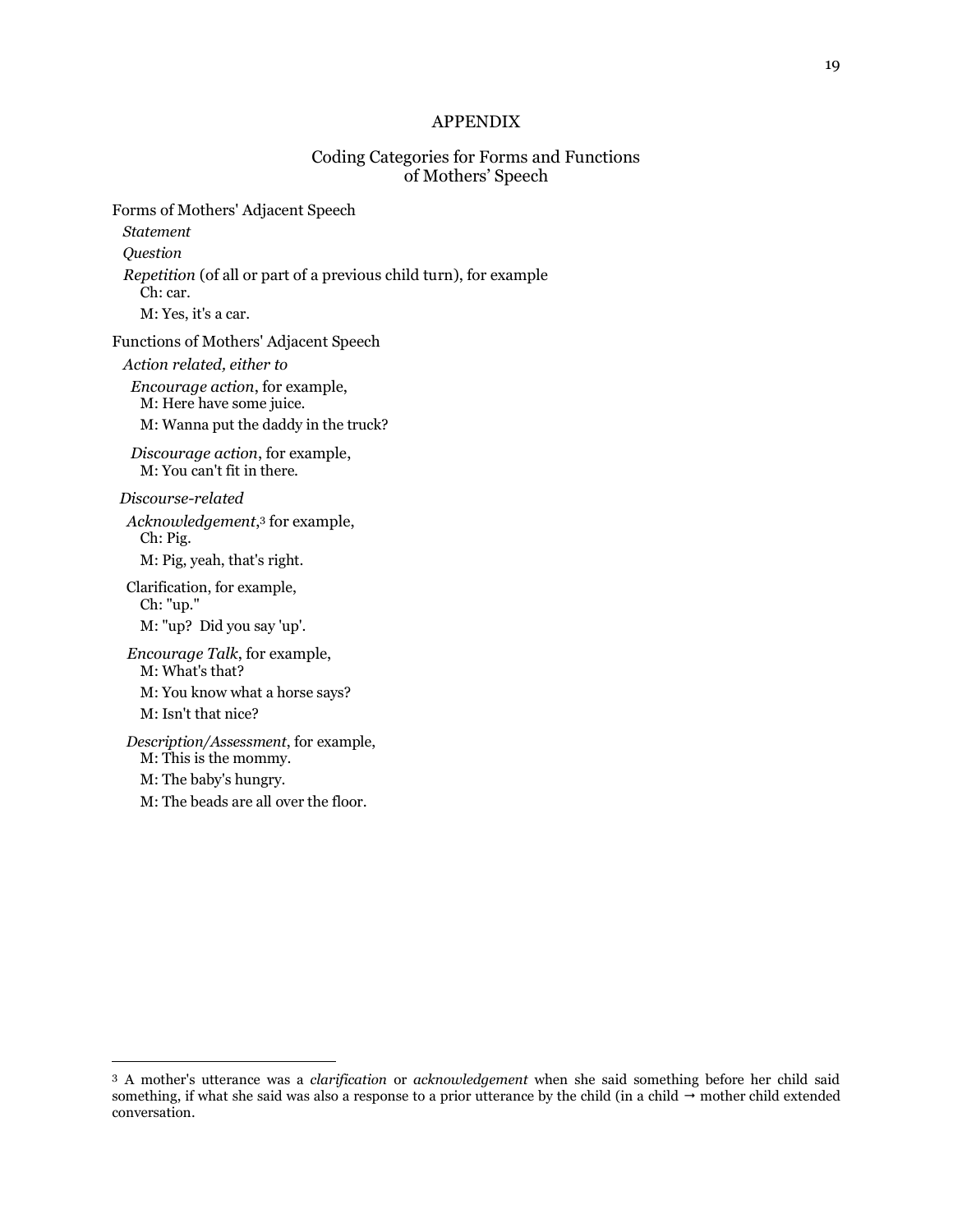## **REFERENCES**

- Bakeman, R. (1978). Untangling streams of behavior: Sequential analyses of observational data. In G. Sackett (Ed.), *Observing behavior* (Vol. II, *Data collection and analysis methods*, pp. 63-78). Baltimore, MD: University Park.
- Bateson, C. (1975). Mother-infant exchanges: The epigenesis of conversational interaction. In D. Aronson, & R. Rieber (Eds.), *Development psycholinguistics and communication disorders*. Annals of the New York Academy of Sciences, 263, 101-113.
- Beckwith, R. (1988). *Learnability and psychological categories*. Unpublished Ph.D. dissertation, Columbia University.
- Beckwith, R., Bloom, L., Albury, D., Raqib, A., & Booth, R. (1985). Technology and methodology. *Transcript Analysis*, 2, 72-75.
- Beebe, B., & Jaffe, J. (1992). Mother-infant vocal dialogues. Paper presented at the International Conference on Infant Studies, Miami.
- Beebe, B., Jaffe, J., Feldstein, S., Mays, K., & Alson, D. (1985). Interpersonal timing: The application of an adult dialogue model to mother-infant vocal and kinesic interaction. In T. Field & N. Fox (Eds.) *Social perception in infants* (pp. 217-247). Norwood, NJ: Ablex.
- Bloom, K. (1977). Patterning of infant vocal behavior. *Journal of Experimental Child Psychology, 17*, 250-263.
- Bloom, K. (1990). Selectivity and early infant vocalization. In J. Enns (Ed.), *The development of attention: Research and theory* (pp. 121-136). North-Holland: Elsevier Science.
- Bloom, K., Russell, A., & Wassenberg, K. (1987). Turn-taking affects the quality of infant vocalization. *Journal of Child Language, 14*, 211-227.
- Bloom, L. (1970). *Language development: Form and function in emerging grammars*. Cambridge, MA: MIT Press.
- Bloom, L. (1973). *One word at a time: The use of single-word utterances before syntax*. The Hague: Mouton.
- Bloom, L. (1993a). *The transition from infancy to language: Acquiring the power of expression*. Cambridge: Cambridge University Press.
- Bloom, L. (1993b). Transcription and coding for child language research: The parts are greater than the whole. In J. Edwards & M. Lampert (Eds.), *Transcription and coding methods for language research* (pp. 149-166). Hillsdale, NJ: Erlbaum.
- Bloom, L., and Beckwith, R. (1989a). Intentionality and Language Development. Unpublished manuscript.
- Bloom, L., & Beckwith, R. (1989b). Talking with feeling: Integrating affective and linguistic expression. *Cognition and Emotion, 3*, 313-342.
- Bloom, L., Beckwith, R., Capatides, J., & Hafitz, J. (1988). Expression through affect and words in the transition from infancy to language. In P. Baltes, D. Featherman, & R. Lerner (Eds.), *Life-span development and behavior* (Vol. 8, pp. 99-127). Hillsdale, NJ: Erlbaum.
- Bloom, L., & Capatides, J. (1987). Expression of affect and the emergence of language. *Child Development, 58*, 1513- 1522.
- Bloom, L., Miller, P., & Hood, L. (1975). Variation and reduction as aspects of competence in language development. In A. Pick (Ed.), *Child psychology: Minnesota Symposia on Child Psychology* (Vol. 9, pp 3-55). Minneapolis: University of Minnesota Press.
- Bloom, L., Rocissano, L., & Hood, L. (1976). Adult-child discourse: Developmental interaction between information processing and linguistic knowledge. *Cognitive Psychology, 8*, 521-552.
- Bloom, L., Tinker, E., & Margulis, C. (1993) The words children learn: Evidence against a noun bias in early vocabularies, *Cognitive Development, 8*, 431-450.
- Bruner, J. (1977). Early social interaction and language acquisition. In H. Schaffer (Ed.), *Studies in mother-infant interaction* (pp. 271-289). London: Academic Press.
- Bruner, J. (1983a). *Child's talk, learning to use language*. New York: W.W. Norton.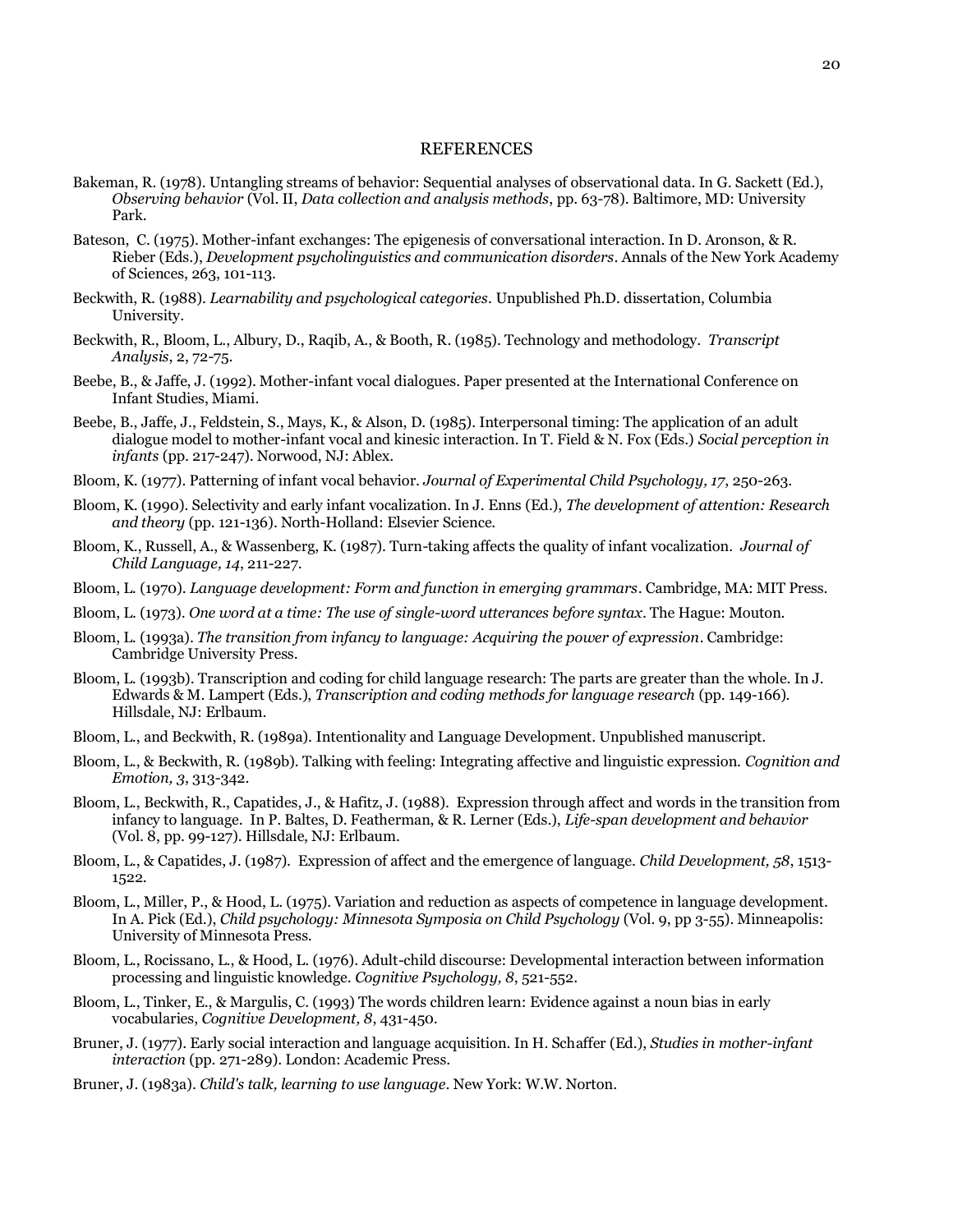- Bruner, J. (1983b). The acquisition of pragmatic commitments. In R. Golinkoff (Ed.), *The transition from prelinguistic to linguistic communication* (pp. 27-42). Hillsdale, NJ: Lawrence Erlbaum Associates.
- Camaioni, L. (1986). From early interaction patterns to language acquisition: Which continuity? In J. Cook-Gumperz, W. Corsaro, & J. Streeck (Eds.), *Children's worlds and children's language* (pp. 69-82). Berlin: Mouton de Gruyter.
- Capatides, J. (1990). *Mothers' socialization of their children's experience and expression of emotion*. Unpublished Ph.D. dissertation, Columbia University.
- Cazden, C., & Dickinson, D. (1981). Language in education: Standardization versus cultural pluralism. In C. Ferguson & S. Heath (Eds.), *Language in the USA* (pp. 446-468). Cambridge: Cambridge University Press.
- Chapman, R., Miller, J., MacKenzie, H., & Bedrosian, J. (1981, August). The development of discourse skills in the second year of life. Paper presented to the Second International Congress for the Study of Child Language, University of British Columbia, Vancouver, Canada.
- Crystal, D. (1987). *The Cambridge encyclopedia of language*. Cambridge: Cambridge University Press.
- Danto, A. (1973). *Analytical philosophy of action*. Cambridge: Cambridge University Press.
- Danto, A. (1983). Toward a retentive materialism. In L. Cauman, I. Levi, C. Parsons, & R. Schwartz (Eds.), *How many questions? Essays in honor of Sidney Morgenbesser* (pp. 243-255). Indianapolis, IN: Hackett Publishing.
- Dore, J. (1983). Feeling, form, and intention in the baby's transition to language. In R. Golinkoff (Ed.), *The transition from prelinguistic to linguistic communication* (pp. 167-190). Hillsdale, NJ: Erlbaum.
- Elbers, L., & Wijnen, F. (1992). Effort, production skill, and language learning. In C. Ferguson, L. Menn, & C. Stoel-Gammon (Eds.), *Phonological development: Models, research, implications* (pp. 337-368). Timonium, MD: York Press.
- Ervin-tripp, S. (1979). Children's verbal turn-taking. In E. Ochs, & B. Schieffelin (Eds.), *Developmental pragmatics* (pp. 391-414). New York: Academic.
- Fiorito, G., & Scotto, P. (1992). Observational learning in Octopus vulgaris, *Science, 256*, 545-546.
- Foster, S. (1986). Learning discourse topic management in the preschool years. *Journal of Child Language, 13*, 231- 250.
- Furrow, D., Nelson, K., & Benedict, H. (1979). Mother's speech to children and syntactic development: Some simple relationships. *Journal of Child Language, 6*, 423-442.
- Goddard, M., Durkin, K., & Rutter, D. (1985). The semantic focus of maternal speech: A comment on Ninio & Bruner (1978), *Journal of Child Language, 12*, 209-213.
- Goldfield, B., & Reznick, J. (1990). Early lexical acquisition: Rate, content, and the vocabulary spurt. *Journal of Child Language, 17*, 171-183.
- Goodnow, J. (1990). Using sociology to extend psychological accounts of cognitive development. *Human Development, 33*, 81-107.
- Greenfield, P., & Savage-Rumbaugh, S. (1993). Comparing communicative competence in child and chimp: The pragmatics of repetition. *Journal of Child Language, 20*, 1-26.
- Hanna, E., & Meltzoff, A. (1993). Peer imitation by toddlers in laboratory, home, and day-care contexts. *Developmental Psychology, 29*, 701-710.
- Harris, M. (1992). *Language experience and early language development: From input to uptake*. Hove, NJ: Erlbaum.
- Hart, B., & Risley, T. (1995). *Meaningful differences in the everyday experiences of young American children*. Baltimore, MD: Brookes.
- Heath, S. (1982). What no bedtime story means: Narrative skills at home and school. *Language and Society, 11*, 49- 76.
- Heath, S. (1983). *Ways with words*. Cambridge: Cambridge University Press.
- Howe, C. (1981). *Acquiring language in a conversational context*. London: Academic Press.
- Howell, D. (1992). *Statistical methods for psychology*, 3rd ed. Boston: Duxbury Press.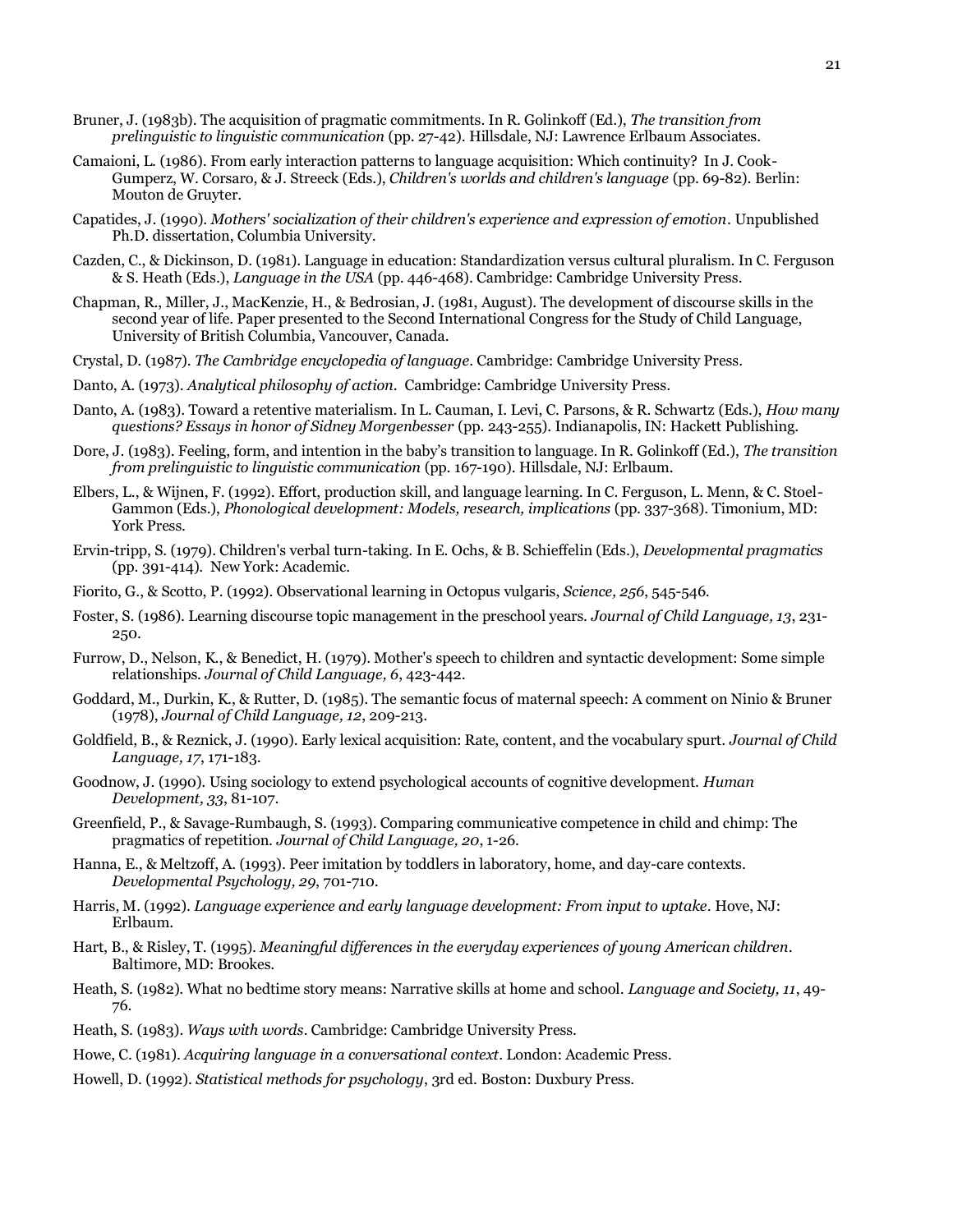- Jaffe, J., Stern, D., & Peery, J. (1973). "Conversational" coupling of gaze behavior in prelinguistic human development. *Journal of Psycholinguistic Research, 2*, 321-329.
- *foundations of language and thought* (pp. 211-230). New York: W. W. Norton & Company.
- Kaye, K. (1977). Toward the origin of dialogue. In H. Schaffer (Ed.), *Studies in mother-infant interaction* (pp. 89-117). London: Academic Press.
- Kaye, K. (1979). Thickening thin data: The maternal role in developing communication and language. In M. Bullowa (Ed.), *Before speech* (pp. 191-206). Cambridge: Cambridge University Press.
- Kaye, K., & Charney, R. (1980). How mothers maintain 'dialogue' with two-year-olds. In D. Olson (Ed.), *The social*
- Keenan, E. (1974). Conversational competence in children. *Journal of Child Language, 1*, 163-183.
- Keenan, E., & Schieffelin, B. (1976). Topic as a discourse notion: A study of topic in the conversations of children and adults. In C. Li (Ed.), *Subject and topic* (pp. 335-384). New York: Academic Press.
- Kuczaj, S. (1983). *Crib speech and language play*. New York: Springer-Verlag.
- Levinson, S. (1983). *Pragmatics*. Cambridge: Cambridge University Press.
- Lifter, K. (1982). *Development of object related behavior during the transition from prelinguistic to linguistic communication*. Unpublished Ph.D. dissertation, Columbia University.
- Lifter, K., & Bloom, L. (1989). Object play and the emergence of language. *Infant Behavior and Development, 12*, 395-423.
- Lucariello, J. (1987). Spinning fantasy: Themes, structure, and the knowledge base. *Child Development, 58*, 434-442.
- Lucariello, J. (1995). Mind, culture, person: Elements in a cultural psychology. *Human Development, 38*, 2-18.
- Lucariello, J., & Nelson, K. (1987). Remembering and planning talk between mothers and young children. *Discourse Processes, 10*, 219-235.
- Markman, E. (1989). *Categorization and naming in children*. Cambridge, MA: MIT Press.
- Markman, E. (1992). Constraints on word learning: Speculations about their nature, origins, and domain specificity. In M. Gunnar & M. Maratsos (Eds.), *Minnesota symposia on child psychology* (Vol. 25, pp. 59-101). Hillsdale, NJ: Erlbaum.
- Menyuk, P., Liebergott, J., Schultz, M., Chesnick, M., & Ferrier, L. (1991). Patterns of early lexical and cognitive development in premature and full-term infants. *Journal of Speech and Hearing Research, 34*, 88-94.
- Mervis, C., & Bertrand, J. (1995). Early lexical acquisition and the vocabulary spurt: A response to Goldfield & Reznick. *Journal of Child Language, 22*, 461-468.
- Moerk, E. (1989). The LAD was a lady and the tasks were ill-defined. *Developmental Review, 9*, 21-57.
- Nelson, K. (1973). Structure and strategy in learning to talk. *Monographs of the Society for Research in Child Development, 38*, No. 149.
- Nelson, K. (1990). *Narratives from the crib*. Cambridge, MA: Harvard University Press.
- Newport, E., Gleitman, L., & Gleitman, H. (1977). Mother, I'd rather do it myself: Some effects and non-effects of maternal speech style. In C. Snow & C. Ferguson (Eds.), *Talking to children: Language input and acquisition*. Cambridge: Cambridge University.
- Newson, J. (1978). Dialogue and development. In A. Lock (Ed.), *Action, gesture, and symbol: The emergence of language* (pp. 31-42). London: Academic Press.
- Ninio, A., & Bruner, J. (1978). The achievement and antecedents of labelling. *Journal of Child Language, 5*, 1-15.
- Ochs, E., & Schieffelin, B. (1984). Language acquisition and socialization: Three developmental stories. In R. Shweder & R. Levine (Eds.), *Culture theory: Essays in mind, self and emotion* (pp. 276-320). New York: Cambridge University Press.
- Ratner, N., & Bruner, J. (1978). Games, social exchange, and the acquisition of language. *Journal of Child Language, 5*, 391-401.
- Rogoff, B. (1990). *Apprenticeship in thinking: Cognitive development in social context*. New York: Oxford University Press.